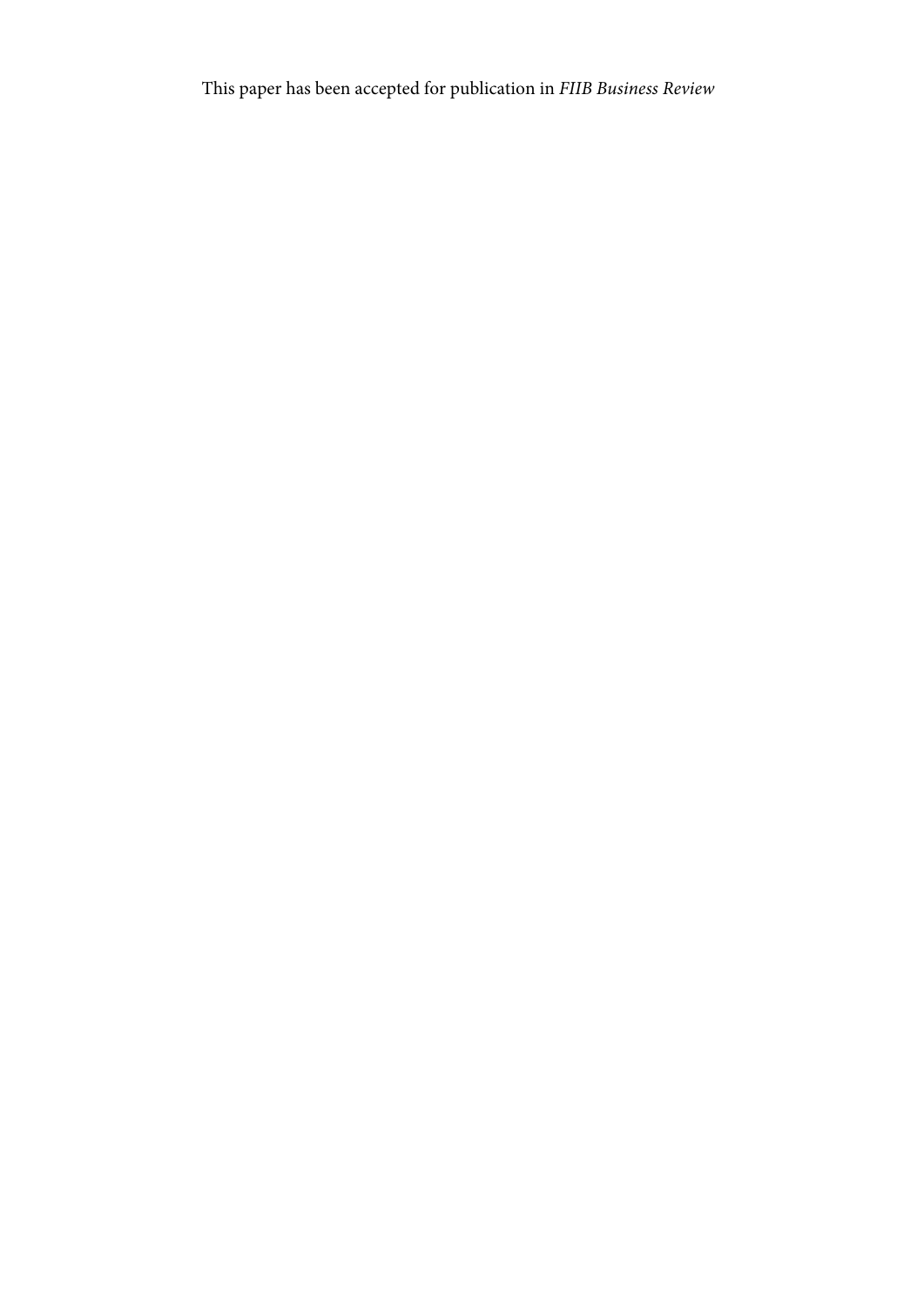# **Investigating the Effectiveness of Received Offline Word of Mouth:** *Role of Acquired and Ascribed Homophily*

**Authors: -**

- **1. Dr Rahul Chawdhary – Corresponding author Senior Lecturer in Marketing Strategy KHBS 3015, Kingston University, KT2 7LB e-mail: [r.chawdhary@kingston.ac.uk](mailto:r.chawdhary@kingston.ac.uk) Tel:044-(020)- 84176666**
- **2. Laura Weber MSc Marketing & Brand Management Kingston University, KT2 7LB e-mail: [laura.weber11@outlook.com](mailto:laura.weber11@outlook.com)**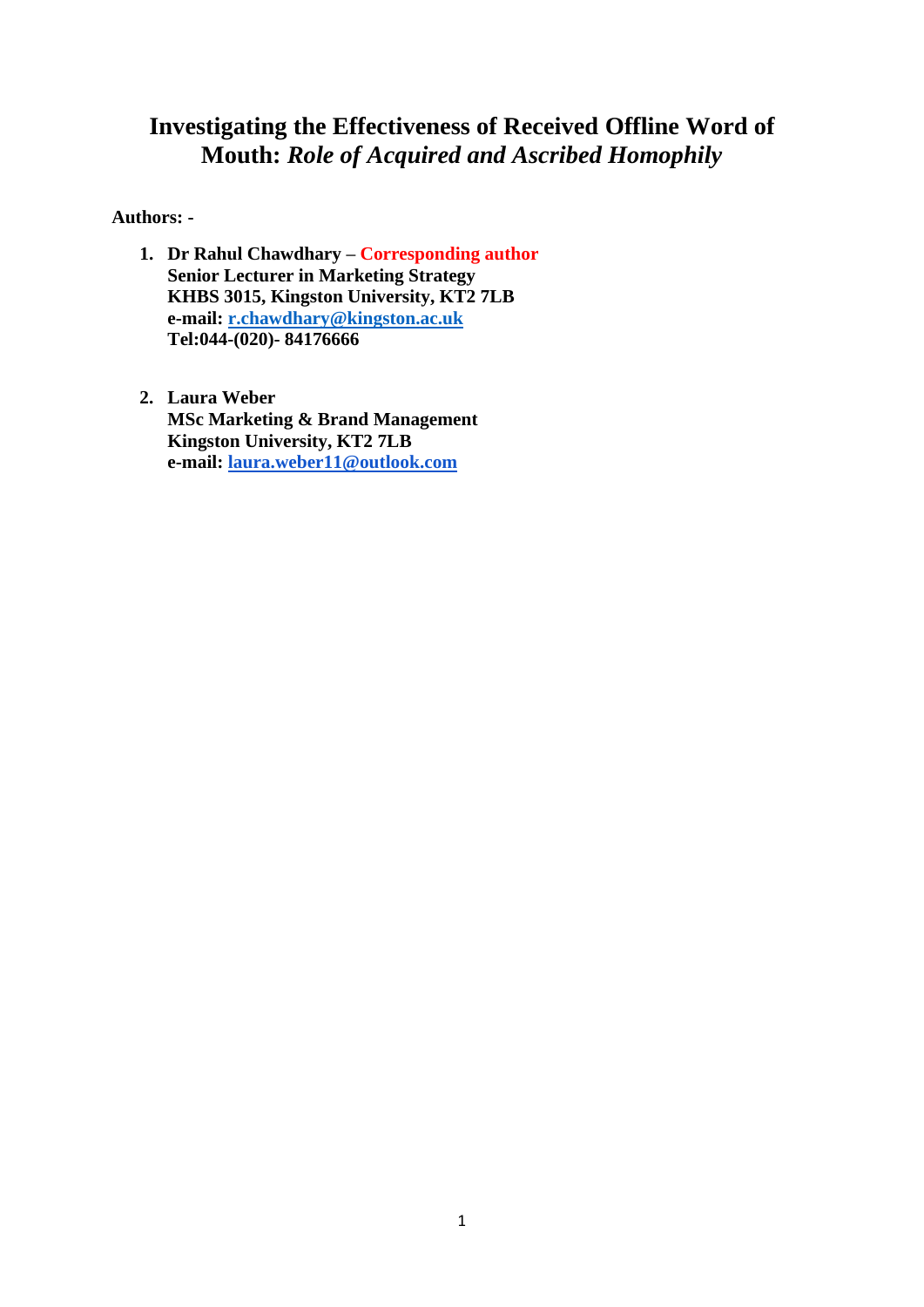# **Abstract**

This research examines how similarities in educational and ethnic backgrounds (status homophily) between word of mouth (WOM) participants, influences the effectiveness of received offline WOM on the recipient's behavioural intentions. The educational similarity between individuals is conceptualised as *acquired homophily*, whereas ethnic similarity is defined as *ascribed homophily*. This study employs scenario-based experiments, and the results suggest that positive and negative WOM received from homophilous sources is more effective in influencing the recipient's purchase and WOM re-transmission intentions than recommendations received from heterophilous sources. This research expands the literature about offline WOM and the multi-dimensional status-homophily construct by providing insights on the differential influence of positive and negative recommendations received from WOM sources similar or dissimilar to the WOM recipients in terms of their educational and ethnic backgrounds. This is important from both the theoretical and practitioner perspective as the recent focus of scholarly research is on understanding the relationship between online homophily and e-WOM at the expense of offline WOM-homophily relationship.

**Keywords**: *Word of Mouth; Homophily, Similarity, Acquired Homophily; Ascribed Homophily; Recommendations*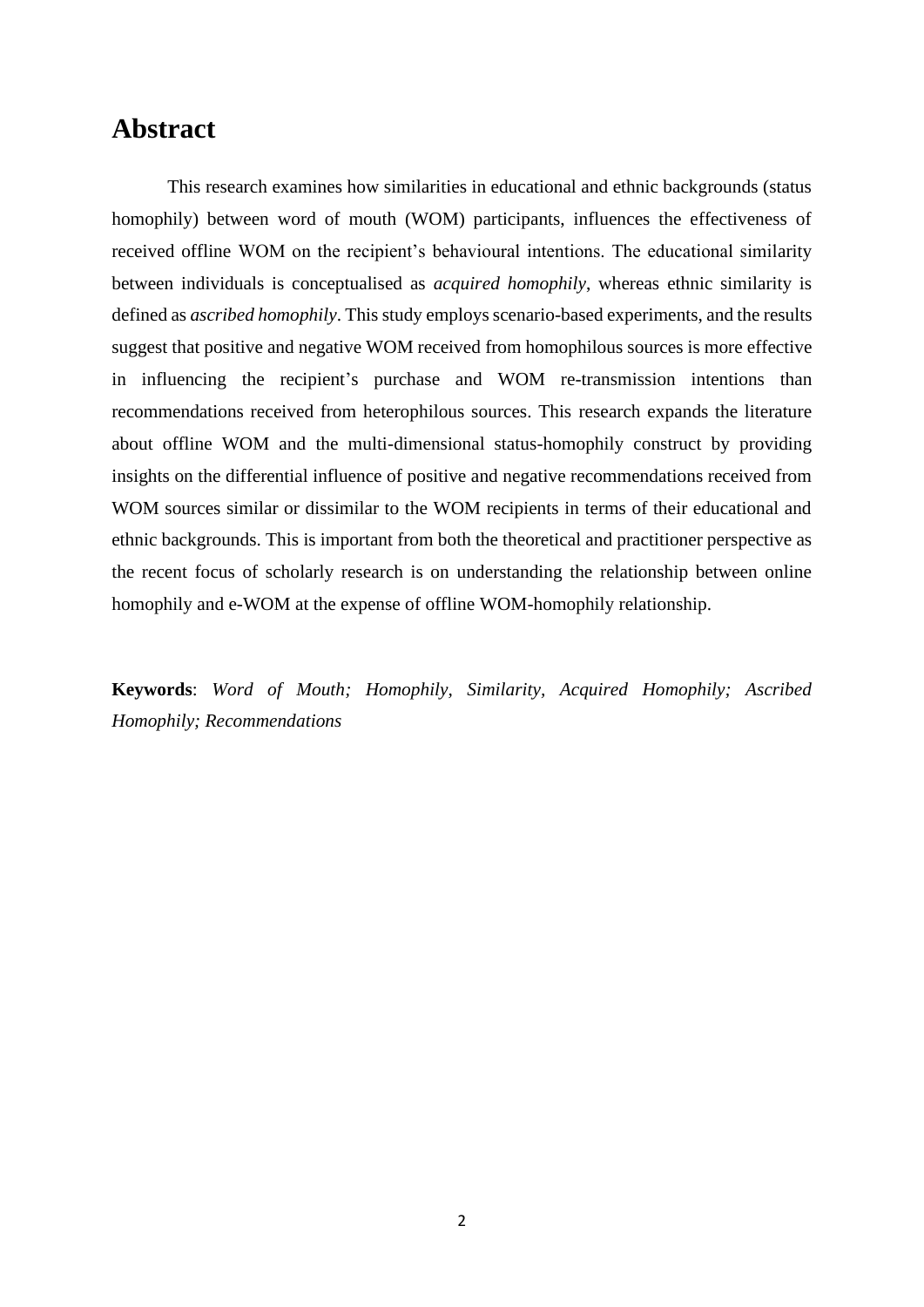## **Introduction**

Word of mouth (hereafter, WOM) or informal social talk amongst non-commercial communicators is widely acknowledged as an influential phenomenon affecting an individual's purchase behaviour and thus boosting (in case of positive WOM) or dampening (in case of negative WOM) product sales (Berger, 2014; Bhaiswar, Meenakshi & Chawla, 2021; Eisingerich, Auh & Merlo, 2014; Harrison Walker, 2001; Iyer & Griffin, 2021; Luo, 2007;2009). In addition to its acknowledged influence, WOM is widespread. For instance, an average American consumer engages in 73 brand-related conversations weekly (Engagement Labs, 2021). In this study, the focus is on offline face-to-face WOM because they constitute the bulk of social conversations (Keller & Libai, 2009). In addition, this research follows best practice in WOM research by investigating both dimensions of WOM valence; positive and negative face-to-face WOM (East, Romaniuk & Lomax, 2011).

Face-to-face WOM conversations do not occur in social isolation but typically include a WOM dyad comprising a sender and a receiver who may share social relations amongst themselves such as tie-strength or degree of homophily between individuals which can potentially influence the effectiveness of WOM given or received (Bansal & Voyer, 2000; Brown & Reingen, 1987; Mazzarol, Sweeney & Soutar, 2007; Sweeney, Soutar & Mazzarol, 2008; Trivedi & Teichert, 2021). This research is located within a strand of WOM literature which seeks to identify the factors that may influence the effectiveness of offline WOM given or received within a WOM dyad. These factors have been collectively labelled as characteristics of WOM (East, Hammond  $&$  Wright, 2007) and can be classified in four broad categories; (a) inter-personal factors (e.g., tie-strength, homophily, and WOM actively sought or WOM volunteered); (b) personal factors (e.g., WOM participants expertise and experience); (c) message characteristics (e.g., WOM content and strength of WOM delivery) and (d) situational factors (e.g., perceived risk and audience size) (Sweeney *et al.*, 2008). This study investigates if status homophily or similarity between individuals on sociodemographic attributes (Brown & Reingen, 1987) in a WOM dyad can influence the effectiveness of offline WOM on the recipient's purchase intentions and their intentions to retransmit WOM received within their social networks. This research is important from a theoretical perspective. For instance, the bulk of offline WOM research has focused its research attention on understanding the influence of tie-strength between the WOM participants on the effectiveness of articulated WOM on either the sender (Chawdhary & Dall'Olmo Riley, 2015) or the receiver (Bansal & Voyer, 2000; Brown & Reingen, 1987;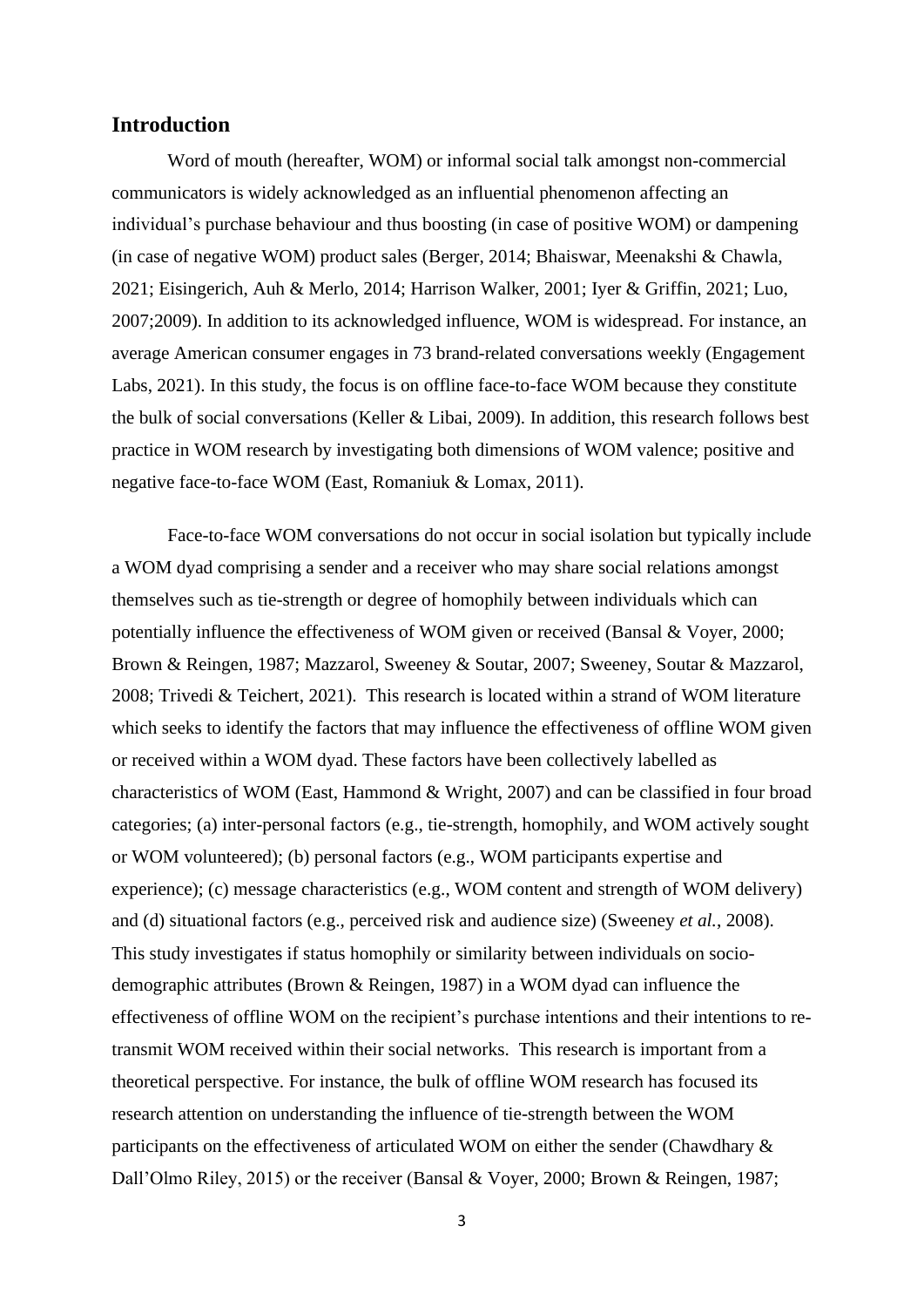Hoye & Lievens, 2007; Mladenovic, Bruni & Kalia, 2021; Nitzan & Libai, 2011) at the expense of understanding the influence of homophily. Furthermore, much of the recent research on WOM-homophily relationship is within the online context (Lin & Xu, 2017; Ladhari, Massa & Skandrani, 2020) neglecting to understand this vital relationship in the offline context. It is important to note that online homophily is conceptually distinct from homophily in the offline context (Brown, Broderick & Lee, 2007) and thus it may be erroneous to generalize the results secured in the online environment to the offline context. This study addresses this current imbalance in the extant WOM literature by investigating the influence of the under-researched multi-dimensional status homophily construct on the effectiveness of received offline WOM. Primarily our contribution to the WOM literature is twofold: First, the current research investigates a richer conceptualisation of the status homophily construct highlighting the different aspects of the construct wherein status homophily is a multi-dimensional variable with twin dimensions; *acquired* and *ascribed* homophily. Investigating the multi-dimensional perspective overcomes the limitation of the existing marketing literature which has primarily understood the influence of status homophily as a unidimensional construct. This study defines ascribed homophily as ethnic similarity between a pair of individuals whilst acquired homophily is similarity between individuals in terms of their education (McPherson, Smith-Lovin & Cook, 2001). Ethnicity and education are two of the biggest strata of any society and thus appropriate attributes to conceptualize the twin dimensions of status homophily (McPherson *et al*., 2001).

Second, this study addresses the limitations of prior WOM studies which examined offline WOM-homophily relationship but neglected to understand the differential influence of WOM valence. The current research investigates the influence of homophily on the effectiveness of both positive WOM (hereafter, PWOM) and negative WOM (hereafter, NWOM). Importantly, understanding the influence of the multi-dimensional status homophily construct on the effectiveness of received face-to-face PWOM and NWOM might potentially explain the equivocal results about offline WOM-status homophily relationship in the existing marketing literature (Brown & Reingen, 1987; Nitzan & Libai, 2011).

The remainder of this paper is structured as follows: first, the extant literature examining the relationship between WOM and homophily in both the offline and online environment is critically evaluated and discussed, second, the research methodology adopted in this study is described, third the results are reported followed by a discussion of findings and theoretical contributions and last, this research elaborates on the managerial implications, limitations, and directions for future research.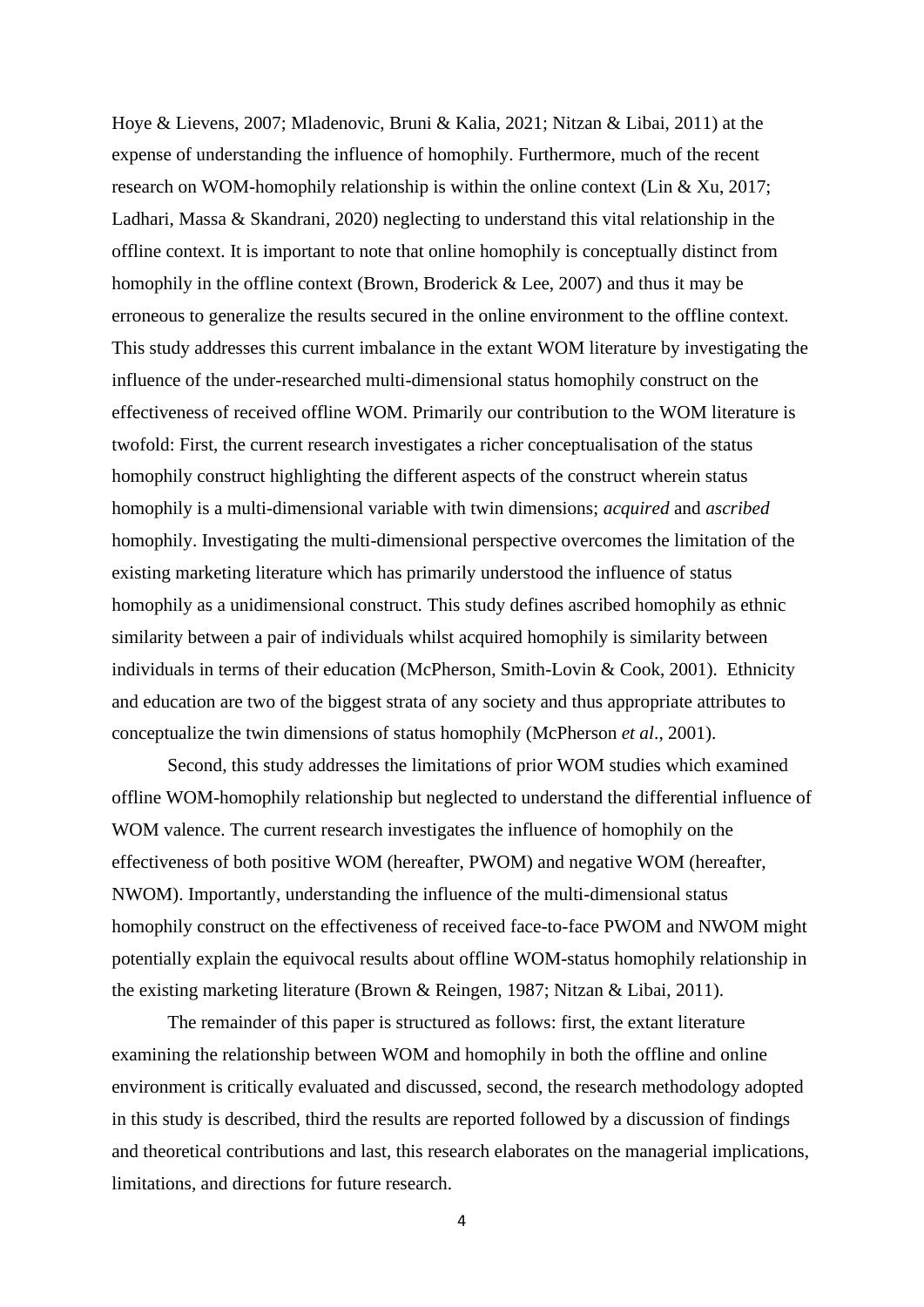## **Background and Hypotheses Development**

#### *Homophily and Online Homophily*

Rooted in the sociology literature, the underpinning logic of homophily or love of the same is to surround oneself with people who are alike or similar on some attributes (Hanks, Line & Yang, 2017; Lazarsfeld & Merton, 1954), or those who are reflective of one's selfimage and have similar life experiences and events (Hanks *et al*., 2017; McPherson *et al*., 2001; Nambisan, 2011). The perceived similarity between individuals or homophily as opposed to dissimilar individuals or heterophily (van Esch, Arli, Castner, Talukdar & Northey, 2018) does result in greater levels of social affiliation (Ruef, Aldrich & Carter, 2003). Accordingly, scholars have found that, students who received lower SAT and GPA scores were more likely to choose fellow underperforming students as study partners or friends compared to students with higher SAT and GPA scores (Carrell, Sacerdote & West, 2013).

One of the earliest conceptualizations of homophily was proposed by McCroskey, Richmond and Daly (1975), who viewed homophily as a four-dimensional construct comprising of attitude, background, morality, and appearance similarity between a pair of individuals (Ladhari *et al*., 2020). In the marketing literature, homophily in the offline context is typically defined as; (a) similarity between individuals on socio-demographic attributes also referred as status homophily (Brown & Reingen, 1987; Lo & Lin, 2017; Rogers & Bhowmick, 1970) and (b) similarity between individuals on values also known as perceptual homophily (Gilly, Graham, Wolfinbarger & Yale, 1998; Lo & Lin, 2017; Wangenheim & Bayon, 2004). Few scholars have treated homophily as a conceptually similar construct to tie-strength (Gatignon & Robertson, 1985; Sweeney, Soutar & Mazzarol, 2014). However, this study conceptualizes homophily as a distinct construct from tie-strength (Brown & Reingen, 1987) wherein tie-strength is a *'relational property that manifests itself in different types of social relations varying in strength* ' (Brown & Reingen, 1987, p. 354) and homophily refers to the '*degree to which pairs of individuals are similar in terms of certain attributes such as age, sex, education, and social status*' (Brown & Reingen, 1987, p. 354). Alternatively stated, an individual's relation with their father will constitute a strong tie, but the same individual can have a very low degree of homophily with their father on education.

Advent of internet resulted in conceptualization of online homophily which is distinct from the homophily construct in the offline environment Brown *et al*., 2007).The assessment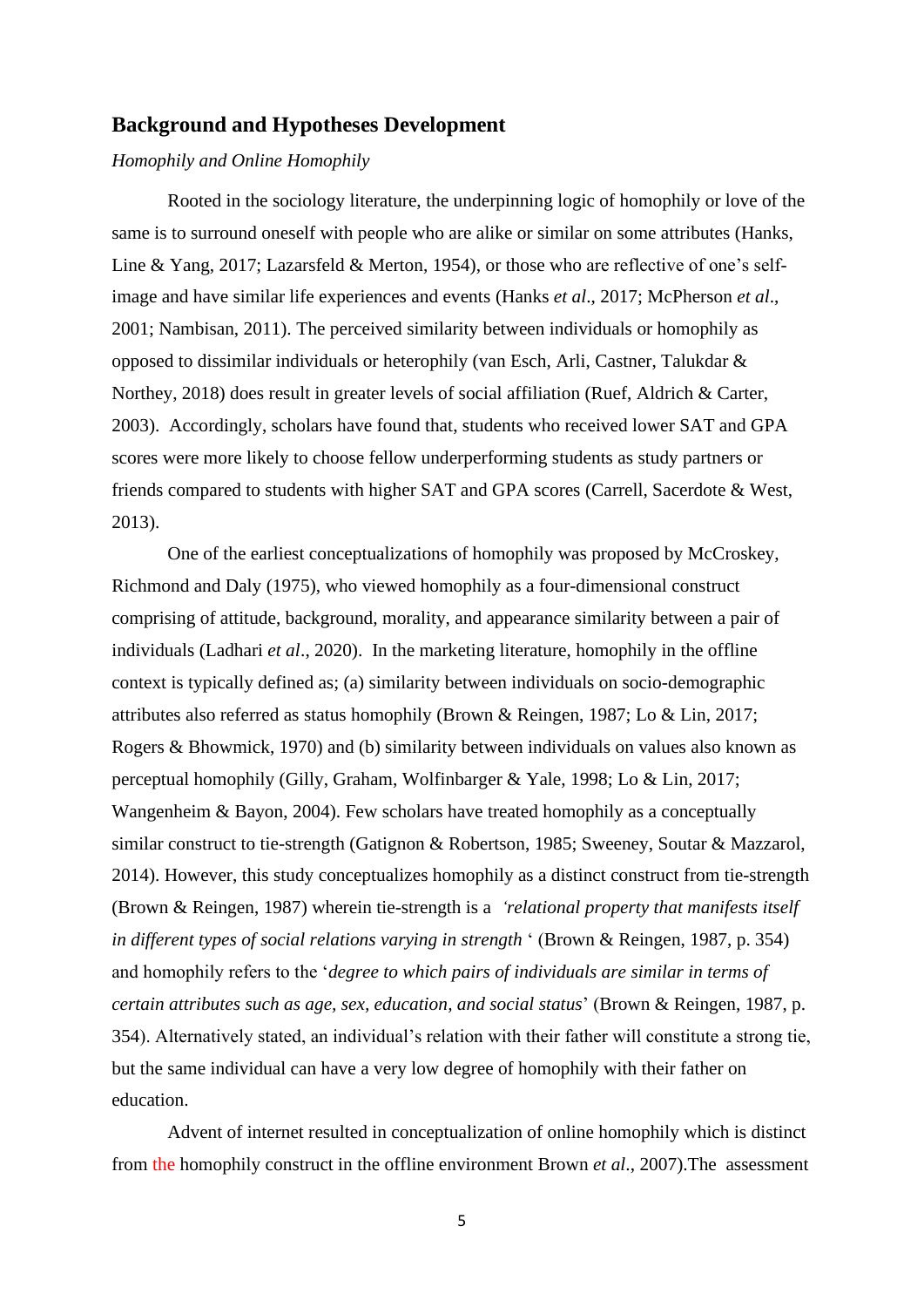of homophily in the offline environment is based on cues such as gender, age, social and professional status, and ethnicity, but in an online environment, these cues may be filtered out by the WOM participants and the demographic information might be either missing, camouflaged or even intentionally falsified (Brown *et al*., 2007). For example, in a crosscultural study, Leohardt, Pezzuti and Namkoong (2020) found that consumers in collectivist cultures discount differences (e.g., differences in lifestyle or personality) between themselves and other social media users, which fosters a sense of similarity with others (i.e., perceived homophily). In fact, in an online environment, homophily is mostly about similarity between; (a) pair of individuals in terms of their shared group interests and group mind-set and (b) between an individual and the website typically not associated with offline homophily (Brown *et al.,* 2007). Although in an online environment individuals do not have face-to-face interactions, they can still make inferences about similarity with review providers. For example by appraising the review content and checking profile information (Filieri, McLeay, Tsui & Lin, 2018; Ismagilova, Slade, Rana & Dwivedi, 2020).

Irrespective of context, multiple theories have supported the influence of homophily in the extant marketing literature notably; social identity theory (Muda & Hamzah, 2021); social comparison theory (Zhang, Liang & Qi, 2021); dual process theory (Filieri, *et al*., 2018) and source attractiveness theory (Kelman, 1961). The principal premise of these theories is that recipients of information can better identify with sources or senders of information who are similar to themselves thus augmenting the influence of information transmitted to the receiver. For instance, recipients of the information are more likely to be persuaded by a message or information originating from in-group or "like-me" members that are similar on demographics or values rather than information emanating from out-group or "unlike-me" members who may be heterophilous or dissimilar (Brock, 1965; McGarty, Haslam, Hutchinson & Turner, 1994).

In addition to information from similar sources being more persuasive, Nambisan (2011) argues that individuals are more likely to process information received from similar sources more effectively than information received from dissimilar sources. Given that WOM is an exchange of social information between individuals (Berger, 2014), scholars have identified, homophily between individuals as one of the inter-personal factors that can influence the effectiveness of conversations or social information exchanged between individuals (Sweeney *et al*., 2008).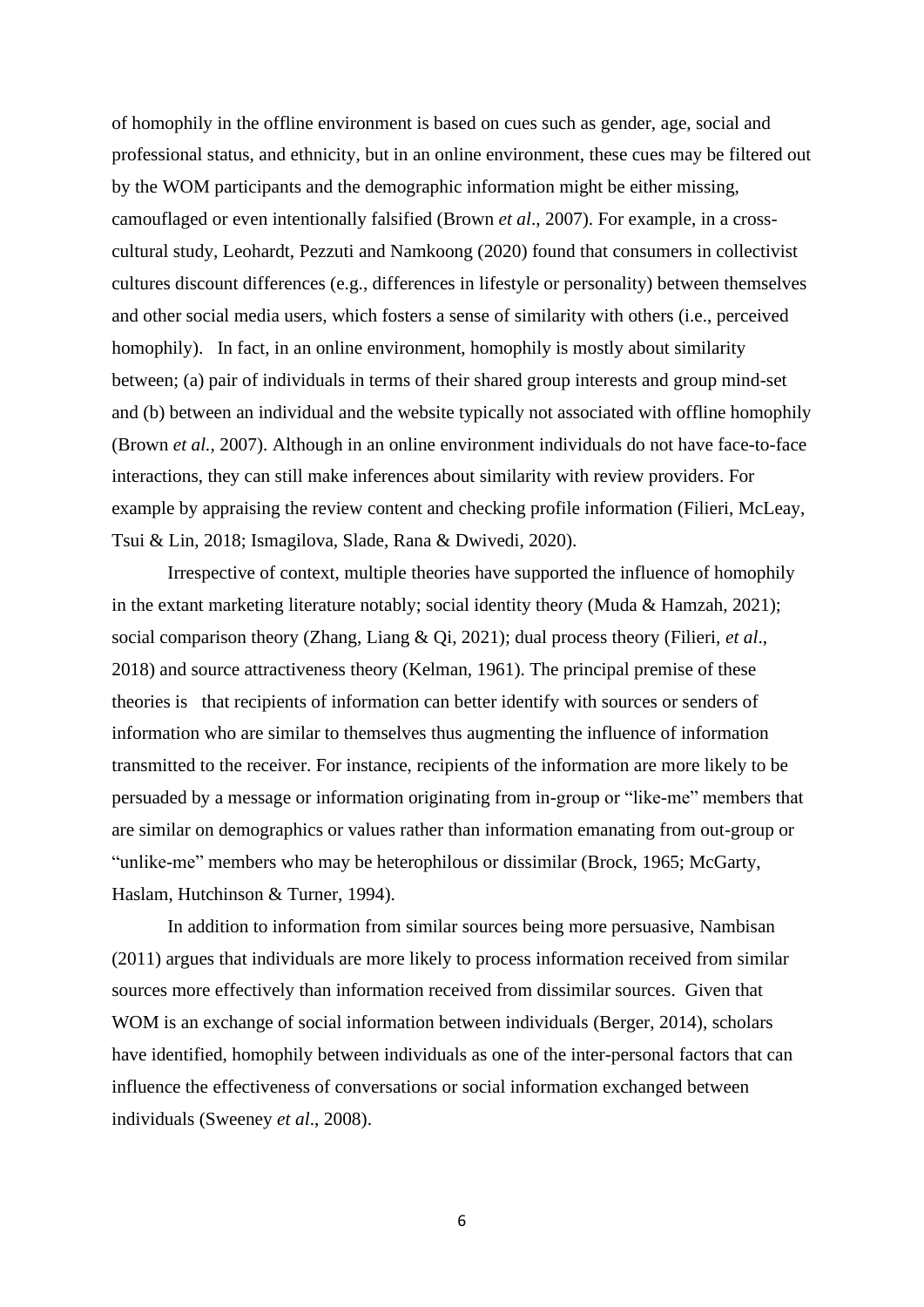Accordingly, marketing scholars have investigated the influence of homophily in both the online and offline environment on the effectiveness of e-WOM and traditional face-toface WOM and on the subsequent firm-related outcomes such as purchase behaviour and brand attitudes (Lin & Xu, 2017; Nitzan & Libai, 2011; Steffes & Burgee, 2009).

## *Online Homophily and e-WOM*

There is evidence that e-WOM received from sources with similar demographics such as age are more likely to influence the purchase decisions of the recipient than e-WOM received from sources with dissimilar demographics (Steffes & Burgee, 2009). Furthermore, findings show that online homophily significantly influences perceived e-WOM usefulness and credibility, intention to purchase, and e-WOM adoption (Fu, Yan & Feng, 2018; Ismagilova *et al*., 2020; Zhang *et al*., 2021). The extant literature also acknowledges contrarian results related to the influence of online homophily wherein e-WOM received from ethnically similar senders was not found to be more effective in positively influencing the recipients brand attitudes and purchase intentions as compared to e-WOM received from ethically distinct e-WOM sources (Lin & Xu, 2017). Recent e-WOM studies found that, recommendations received from friends similar on values stimulates recipient's intention to spread brand-related information. and engage in future e-WOM. However, it is unclear if this effect on the recipient's behavioural intentions is due to friendship (i.e., strong ties) or value homophily (Lo & Lin, 2021). Additionally, Lo and Lin (2017) report that homophily driven customer-to-customer websites which represent values similar to the individual act as proxies for a friend and thus the content available on these websites positively influence the recipients' behavioural intentions. Subsequently, Kim, Kandampully and Bilgihan (2018) found that higher levels of homophily between the consumer and the website led to a more positive attitude towards the website and e-WOM information available on the website.

## *Offline Homophily and Offline WOM*

There is extensive research in the marketing literature that investigates the role of perceptual homophily in influencing the effectiveness of offline WOM. Gilly *et al*. (1998) found that perceptual homophily between the WOM participants positively influences the recipient's decision. Subsequently, in two separate studies, Wangenheim and Bayon (2004; 2007) found that perceptual homophily between the WOM participants would strengthen the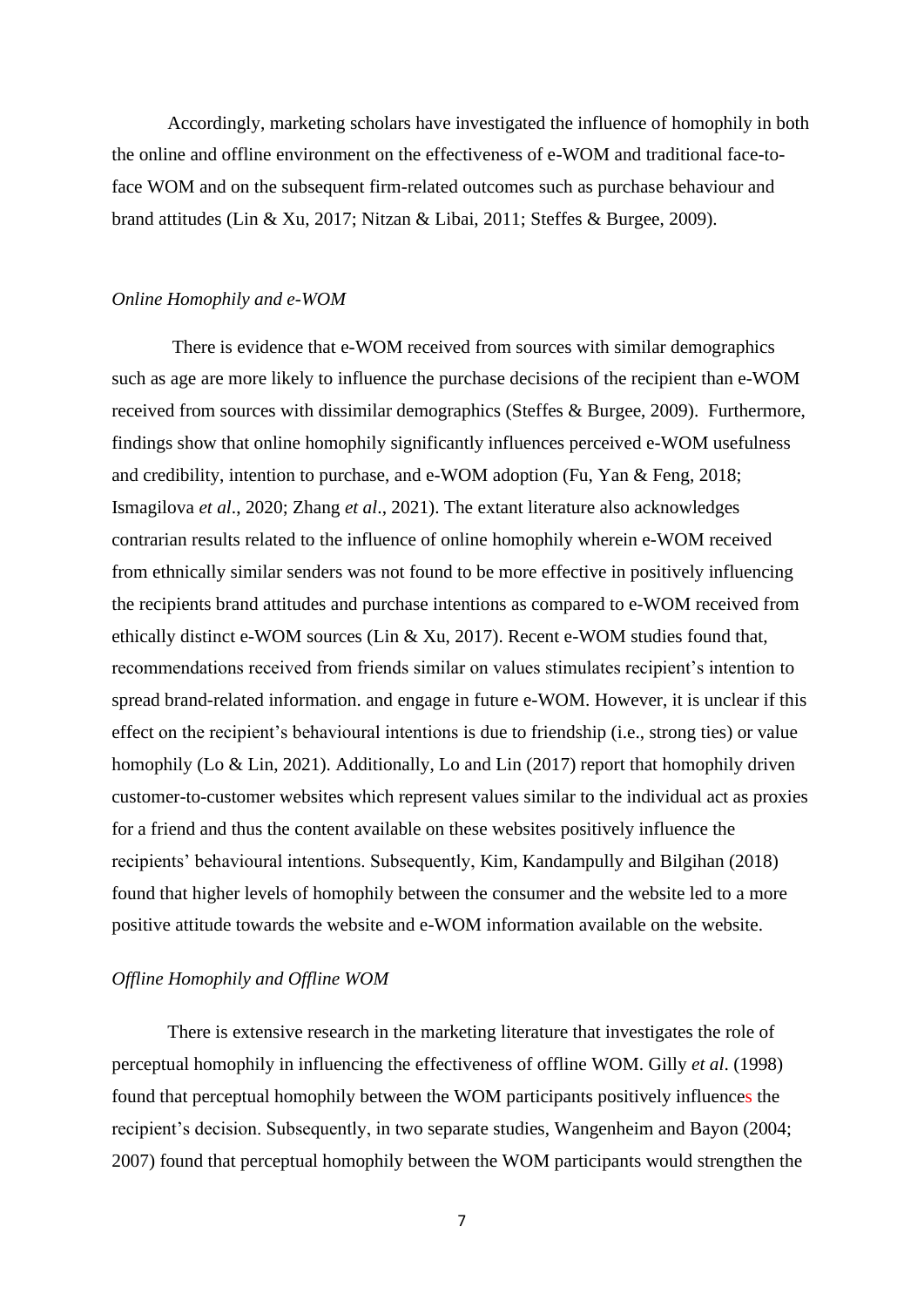influence of PWOM on the recipient's behaviour. However, Wangenheim and Bayon (2004; 2007) did not examine their research model under the NWOM condition. This limitation was addressed by Sweeney *et al*. (2014) who found that perceptual homophily had a significant impact on perceived influence of both PWOM and NWOM messages on the receiver and this effect was stronger for NWOM. In addition, de Bruyn and Lillien (2008) also found that recommendations from WOM sources who are similar to the receiver on values are more effective in influencing the receiver's decision-making process then recommendations from dissimilar WOM sources. Consistent with prior literature, Asada and Ko (2016) found that perceptual homophily moderated the impact of source expertise on WOM influence. Review of the extant marketing literature on offline WOM-perceptual homophily relationship reveals an unequivocal agreement amongst scholars that WOM received from individuals similar on values is more effective than WOM received from individuals who are dissimilar on values on the recipient's behaviour (Asada & Ko, 2016; Gilly *et al*., 1998; de Bruyn & Lillien, 2008; Sweeney *et al*., 2014; Wangenheim & Bayon, 2004; 2007).

However, scholars have found mixed results pertaining to the influence of status homophily on the effectiveness of offline WOM. These conflicting results in the existing offline WOM-status homophily literature can potentially be due to; (a) failure to acknowledge the multi-dimensional nature of the status homophily construct and (b) overlook the influence of WOM valence. Therefore, the focus of this research is to understand the influence of the multi-dimensional status homophily construct on the effectiveness of both offline PWOM and NWOM on the WOM recipients purchase intentions and WOM retransmission intentions. Review of offline WOM-status homophily relationship is discussed next.

Feldman and Spencer (1965) conducted one of the earliest studies, investigating the influence of status homophily between the WOM participants on the effectiveness of recommendations received. They found that couples with children (as opposed to no children) were more likely to be influenced by recommendations given by couples with similar demographics potentially influencing their behavioural intentions than recommendations given by WOM sources with dissimilar demographics. However, de Bruyn and Lillien (2008) in their research found that status homophily between individuals is less effective in influencing recipients' decision-making process then demographic dissimilarity. de Bruyn and Lillien (2008) contended that when the information required is objective and factual and the product category is for non-personal use (e.g., cat food), then individuals may favour the recommendations of people who are "unlike-me" compared to "like-me" to tap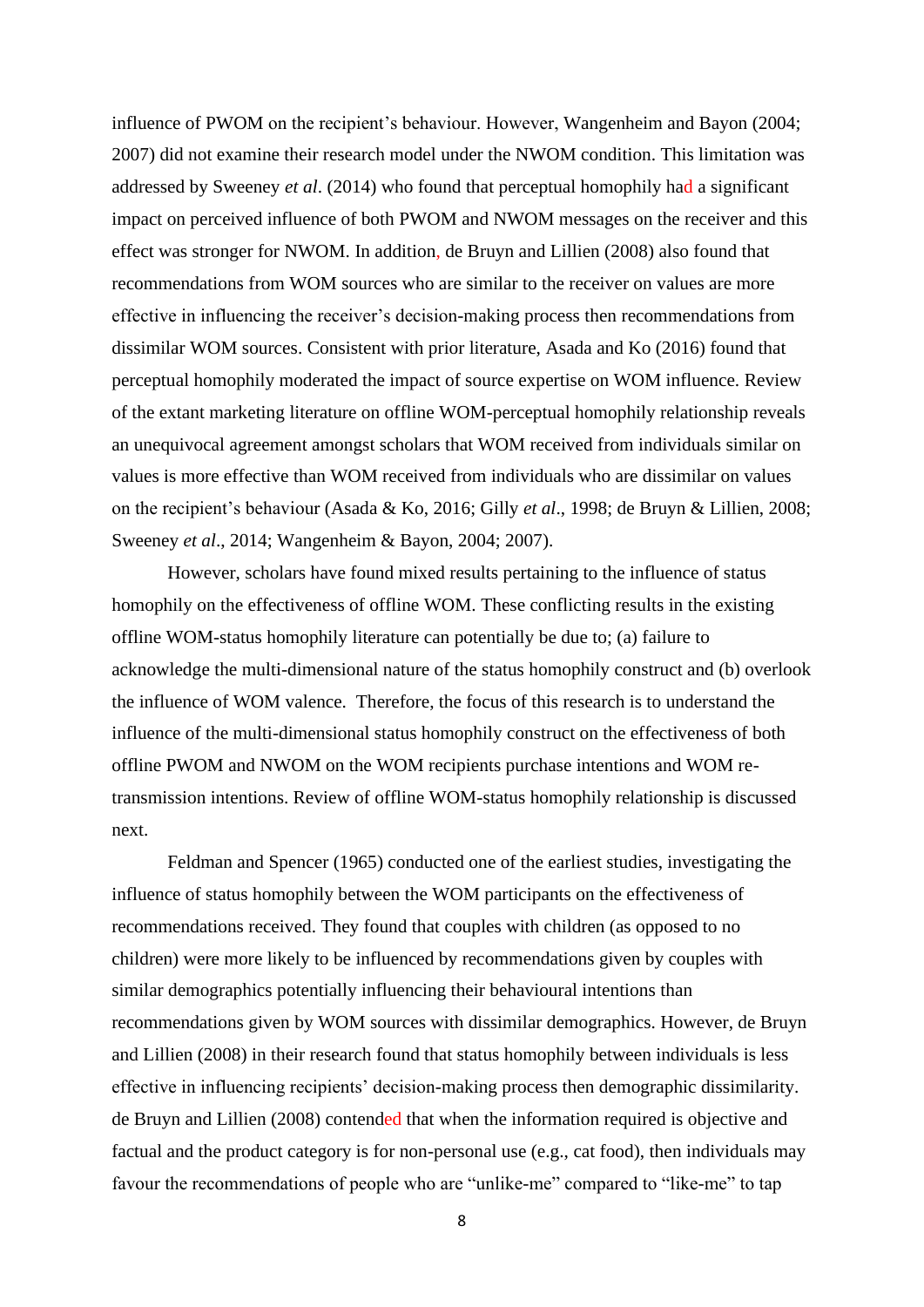into a broader range of information and experience available within the social networks thus highlighting the importance of source expertise over source homophily in augmenting the persuasiveness of WOM.

Furthermore, findings related to the influence of status homophily on the recipients purchase decisions are equivocal. Brown and Reingen (1987) and Gilly *et al*. (1998) found no influence of status homophily on the effectiveness of received WOM and subsequently on the recipient's purchase decision, whilst Nitzan and Libai (2011) found that greater the similarity between individuals on status homophily, the more likely it will influence the purchase decisions and intention formation of the WOM recipient. These contrarian results in the existing marketing literature can be due to the unidimensional conceptualization of the status homophily construct. The current study conceptualizes status homophily as a multidimensional construct acknowledging both its acquired and ascribed dimensions. Understanding the differential influence of acquired and ascribed dimensions of status homophily is important because there is evidence in the sociological literature that acquired and ascribed homophily have a differential effect on the recipient (Alsott, Madnick & Velu, 2014) but the marketing literature is largely silent on the differential influence of acquired and ascribed homophily.

Moreover, both Brown and Reingen (1987) & Nitzan and Libai (2011) did not examine the role of WOM valence when investigating the influence of status homophily on the effectiveness of WOM received. More recently Mladenovic *et al.* (2021) found a negative relationship between status homophily and engagement in WOM but did not investigate the differential influence of PWOM and NWOM. Therefore, it is unclear if a similar pattern of results will emerge under PWOM and NWOM conditions.

This study addresses this oversight in the marketing literature by investigating the influence of the multi-dimensional status homophily construct on the effectiveness of both PWOM and NWOM.

The next discussion focuses on hypotheses development.

#### *Hypotheses Development*

Underpinned by source-attractiveness theory (Kelman, 1961) and reviewed literature which suggests that perceived similarity between individuals augment the persuasiveness of the information received compared to information received from dissimilar sources (Brock, 1965; Nitzan & Libai, 2011), this research posits that WOM received by the recipient from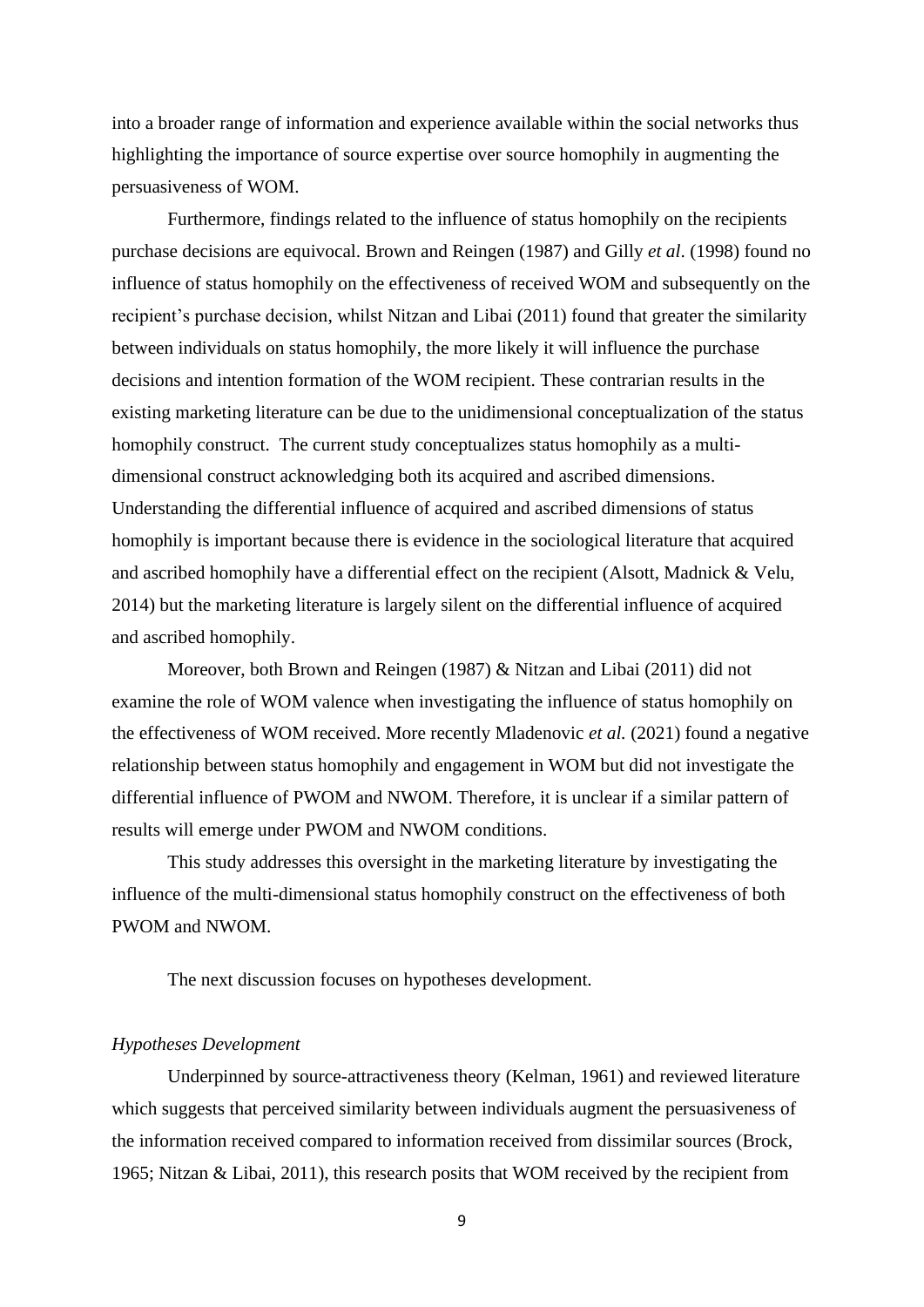homophilous sources on both ascribed and acquired traits will be more effective in influencing the receiver's purchase intentions and WOM re-transmission intentions than recommendations received from heterophilous sources.

## *Purchase Intentions*

Purchase intentions is one of the most widely investigated firm-related outcome in the literature that investigates offline WOM-homophily relationship (Brown & Reingen, 1987; Gilly *et al*., 1998; de Bruyn & Lillien, 2008; Nitzan & Libai, 2011; Sweeney *et al*., 2014; Wangenheim & Bayon, 2004; 2007). However, much of the research either overlooked the importance of acknowledging the differential influence of PWOM and NWOM and/or neglected to understand the multi-dimensional nature of status-homophily. This study investigates the influence of both acquired and ascribed homophily on the effectiveness of both PWOM and NWOM on the recipients' purchase intentions. Thus, this study postulates: -

- $H1_{(a)}$ : Effect of received PWOM from sources who are homophilous (vs.heterophilous) on acquired attributes will have a greater (vs. smaller) effect on recipients purchase intentions
- $H1_{(b)}$ : Effect of received NWOM from sources who are homophilous (vs.heterophilous) on acquired attributes will have a greater (vs. smaller) effect on recipients purchase intentions
- $H3<sub>(a)</sub>$ : Effect of received PWOM from sources who are homophilous (vs.heterophilous) on ascribed attributes will have a greater (vs. smaller) effect on recipients purchase intentions
- $H3_{(b)}$ : Effect of received NWOM from sources who are homophilous (vs.heterophilous) on ascribed attributes will have a greater (vs. smaller) effect on recipients purchase intentions

## *WOM Re-Transmission Intentions*

Scholars have investigated offline WOM re-transmission intentions of both the sender (Chawdhary & Dall'Olmo Riley, 2015) and of the recipient (Radighieri & Mulder, 2014). However, the aforementioned studies investigated the influence of tie-strength between the WOM participants and source expertise on the effectiveness of offline WOM overlooking the influence of homophily. Much of the recent research has focused on re-transmission of e-WOM (Liu, Jayawardhena, Osburg, Yoganathan & Cartwright, 2021; Lo & Lin, 2021) at the expense of understanding re-transmission of offline WOM. Understanding the influence of homophily on re-transmission of offline WOM is important from the firm's perspective as the findings will provide insights to the firm as to what enables diffusion of offline WOM within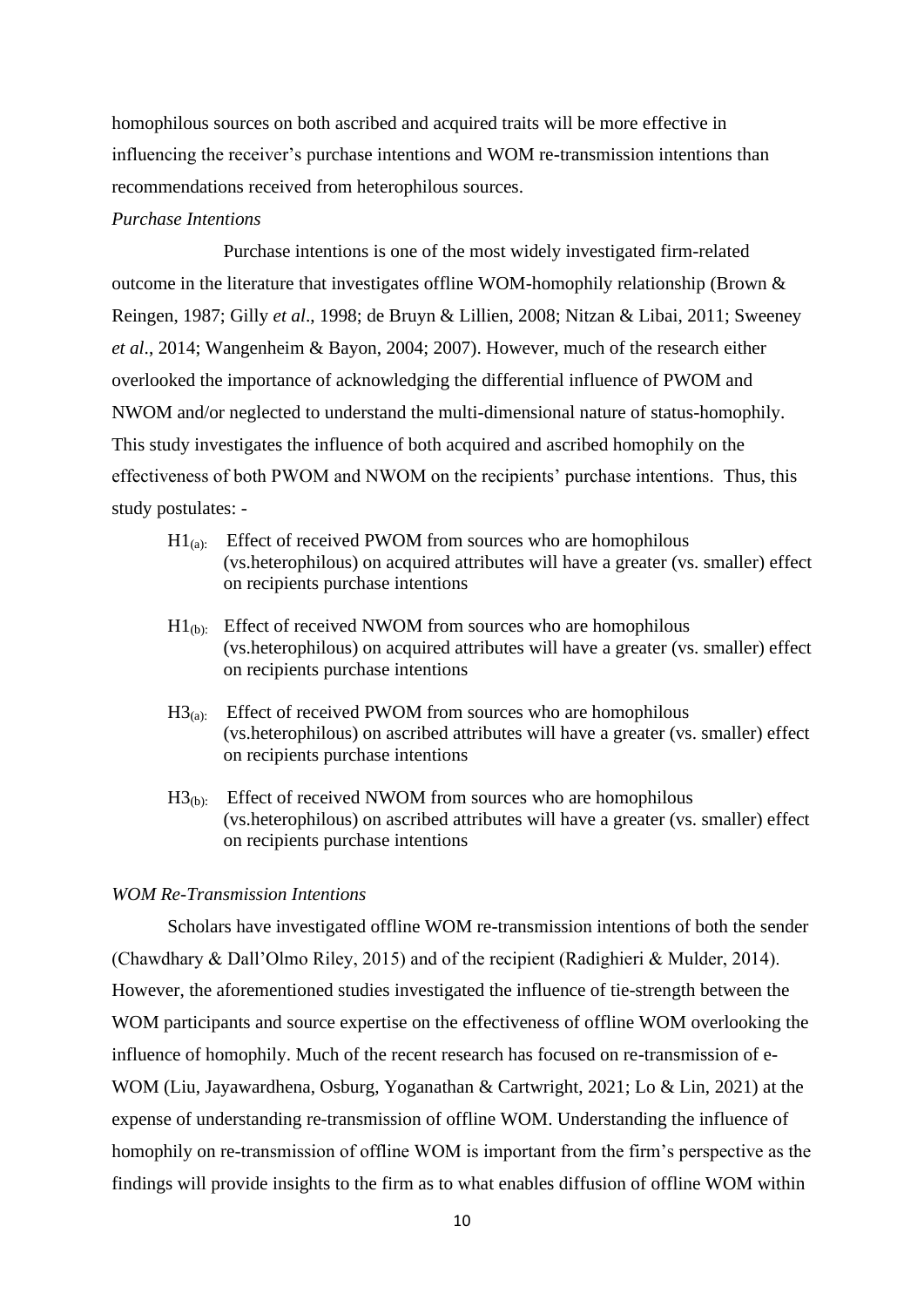social networks which will have implications for brand awareness and potential sales. This study investigates the influence of both acquired and ascribed homophily on the effectiveness of both PWOM and NWOM on the recipients' WOM-retransmission intentions.

Therefore, this study hypothesises: -

- $H2$  (a): Effect of received PWOM from sources who are homophilous (vs.heterophilous) on acquired attributes will have a greater (vs. smaller) effect on recipients WOM re-transmission intentions
- $H2_{(b)}$ : Effect of received NWOM from sources who are homophilous (vs.heterophilous) on acquired attributes will have a greater (vs. smaller) effect on recipients WOM re-transmission intentions
- $H4_{(a)}$ : Effect of received PWOM from sources who are homophilous (vs.heterophilous) on ascribed attributes will have a greater (vs. smaller) effect on recipients WOM re-transmission intentions
- $H4_{(b)}$ : Effect of received NWOM from sources who are homophilous (vs.heterophilous) on ascribed attributes will have a greater (vs. smaller) effect on recipients WOM re-transmission intentions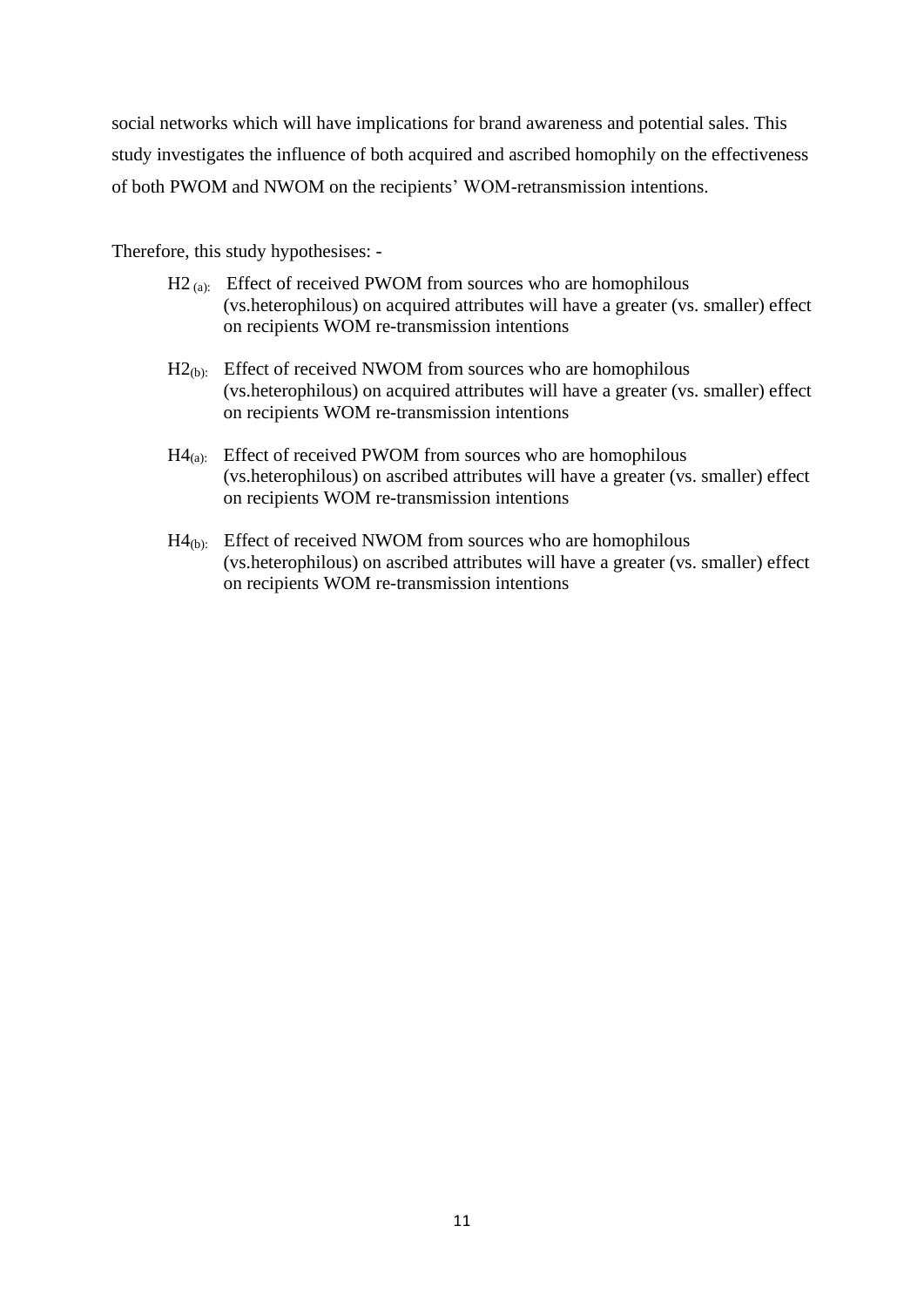## **Methodology**

Based on literature review and hypotheses development the research framework is presented in Figure 1.



 **Figure 1: Research Framework** 

This research adopted the scenario-based experimental research design, as this research design is widely employed when investigating face-to-face WOM due to difficulty in observing offline WOM as it occurs (Chawdhary & Dall'Olmo Riley, 2015; East, Lomax & Narain, 2001; Garnefeld, Helm & Eggert, 2011; Sukhu & Bilgihan, 2021). In contrast to retrospective surveys, experimental research designs reduce biases stemming from memory lapses and have stronger internal validity (Wien & Olsen, 2014).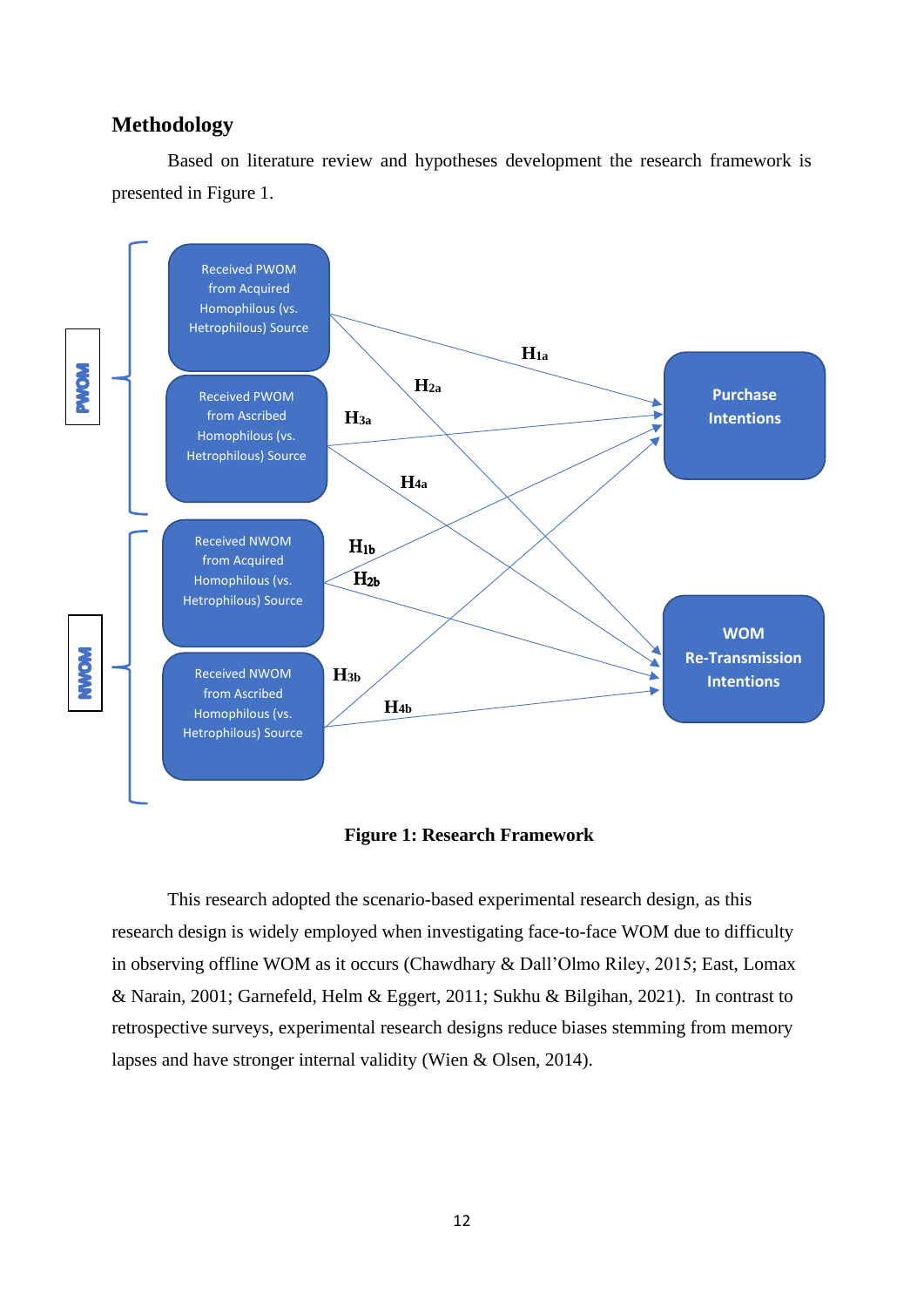Mobile phone services (hereafter, MPS) are the research context in this study as it is a highly familiar and widely used services category within the United Kingdom; the principal geographic context of this research, with nearly 96% adults owning a mobile device (MobileUK, 2020). The familiarity of the research context amongst participants enhances the realism of the scenarios employed in this research, which can also alleviate concerns about low external and ecological validity associated with scenario-based experiments (Chawdhary & Dall'Olmo Riley, 2015; Gelbrich, 2011). Furthermore, MPS is a widely used research context in WOM research (Chawdhary & Dall'Olmo Riley, 2015; Garnefeld *et al.,* 2011; Garnefeld, Eggert, Helm & Tax, 2013).

#### *Scenario Development*

A total of nine scenarios were developed for the current research which included one introductory scenario and eight main scenarios (see appendix A). Main scenarios were developed to describe a PWOM or an NWOM episode emanating from either a WOM source similar to the WOM recipient on acquired/ ascribed attributes or a heterophilous WOM source. Scenarios illustrate a situation whereby a WOM sender who is defined as an existing customer of an MPS provider gives either a positive or a negative recommendation to a WOM recipient who is a prospective customer. Employed main scenarios are almost identical in length in terms of word count, with the difference in the word count between scenarios less than 10%. Identical word count in experimental scenarios is important as past research shows that longer arguments presented in scenarios are perceived as more persuasive by the respondents than shorter ones (Hamilton, Vohs & Mcgill, 2014). In addition, scenarios are gender neutral (Bendapudi & Leone, 2003). To avoid bias stemming from respondent's own past experiences with the real brands, this research used fictitious MPS brands called "MobiCOM and Tele Smart" (Harris, Grewal, Mohr & Bernhardt, 2006; Saenger & Thomas, 2021).

#### *Constant Variables*

Guided by extant WOM literature, this study identified key variables that can potentially confound the experimental results and therefore held these variables constant at a single level in the scenarios (Aronson, Ellsworth, Carlsmith & Gonzales, 1990). First, two key inter-personal factors; (a) tie-strength and (b) direction of WOM initiative (e.g., WOM sought/WOM Volunteered) and one situational factor; (c) audience size (narrowcasting/broadcasting) are held constant as they can influence the dependent variables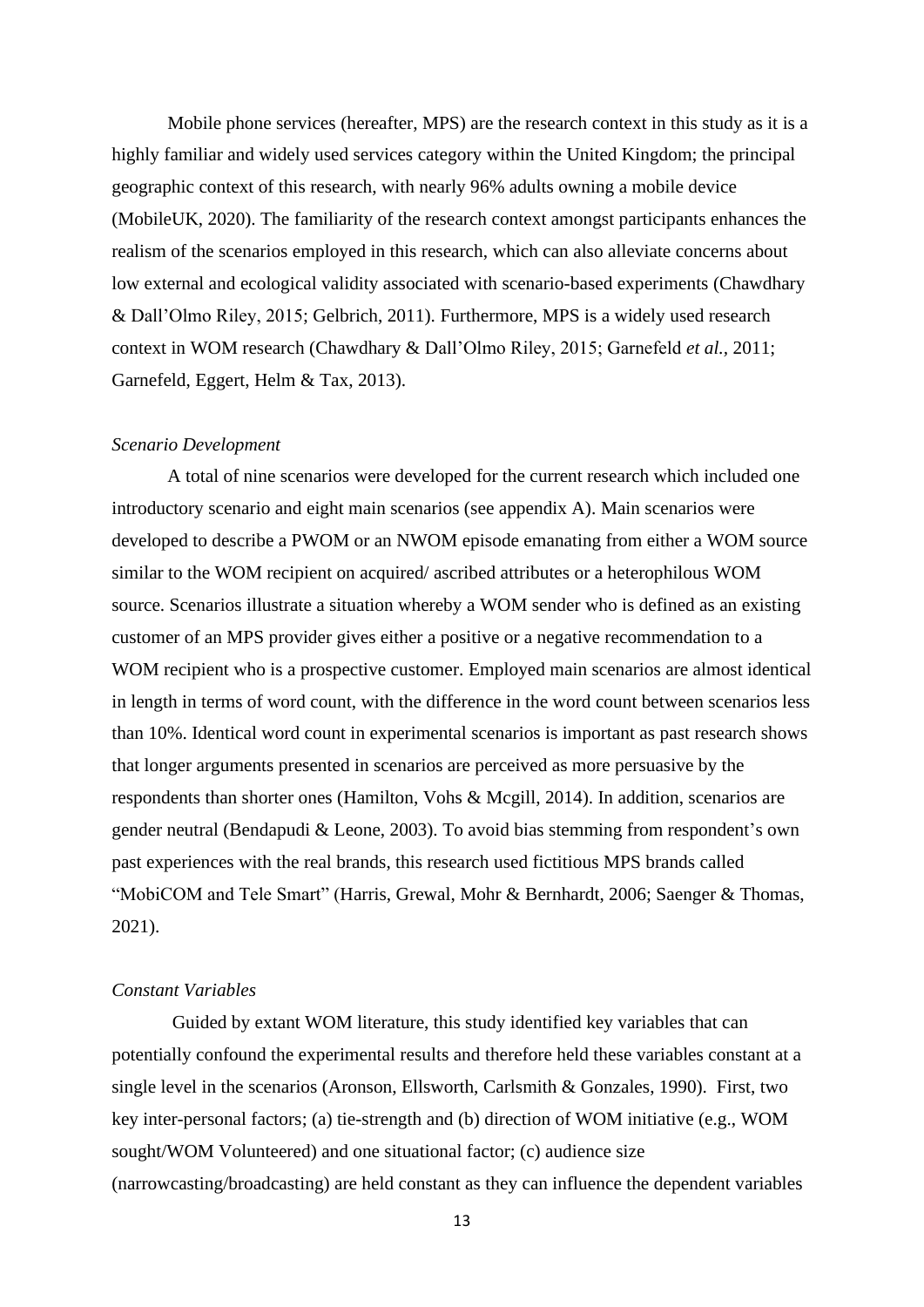(Bansal & Voyer, 2000; Barasch & Berger, 2014; Sweeney *et al*., 2014). Tie-strength between the WOM participants in the scenarios reflects only weak ties, whereas the direction of the WOM initiation is WOM volunteered by the sender. In addition, audience size in the scenarios is narrowcasting wherein a WOM sender communicates with only one person as opposed to multiple people i.e., broadcasting (Barasch & Berger, 2014). Furthermore, the nature of WOM given in all the scenarios is explicit and not implied (Mazzarol, *et al*., 2007).

## **Results**

#### *Pre-Tests*

Pre-Tests were conducted to test the realism and effectiveness of the scenarios employed in the present study. Student participants primarily based in the United Kingdom were recruited for pre-tests. Prior WOM studies have recruited student sample for pre-tests (Saenger & Thomas, 2021). PWOM and NWOM are discrete variables and therefore were not subjected to any manipulation checks (Garnefeld *et al*., 2013). Scenarios about homophily (acquired and ascribed) and heterophily were assessed as distinct by the respondents (n=13). Following Liao (2007), scenarios were assessed via a seven-point semantic differential scale for experimental and mundane realism. Overall, the participants (n=10) found the scenarios to be realistic.

### *Main Study*

Two studies were conducted to test the research framework. Study 1 examines the relative effectiveness of received PWOM from similar and dissimilar WOM sources on the recipient's purchase intentions and intentions to re-transmit received PWOM to others. Study 2 investigates the hypotheses under the NWOM condition. To avoid contamination of the main results, respondents of the pre-tests were excluded from participating in the main study (Feldman & Lynch, 1988).

#### *Measures and Validity of Scales*

Current research employed adapted version of Bansal and Taylor's (1999) sevenpoint, three-item semantic differential scale to measure purchase intentions. In addition, Zeithaml, Berry and Parasuraman's (1996), seven-point, three-item likelihood scale is adapted to measure the willingness of the recipient to re-transmit received WOM to others. Cronbach's alpha for both the scales satisfied the benchmark of 0.70 under both PWOM and NWOM conditions (Nunnally & Bernstein, 1994).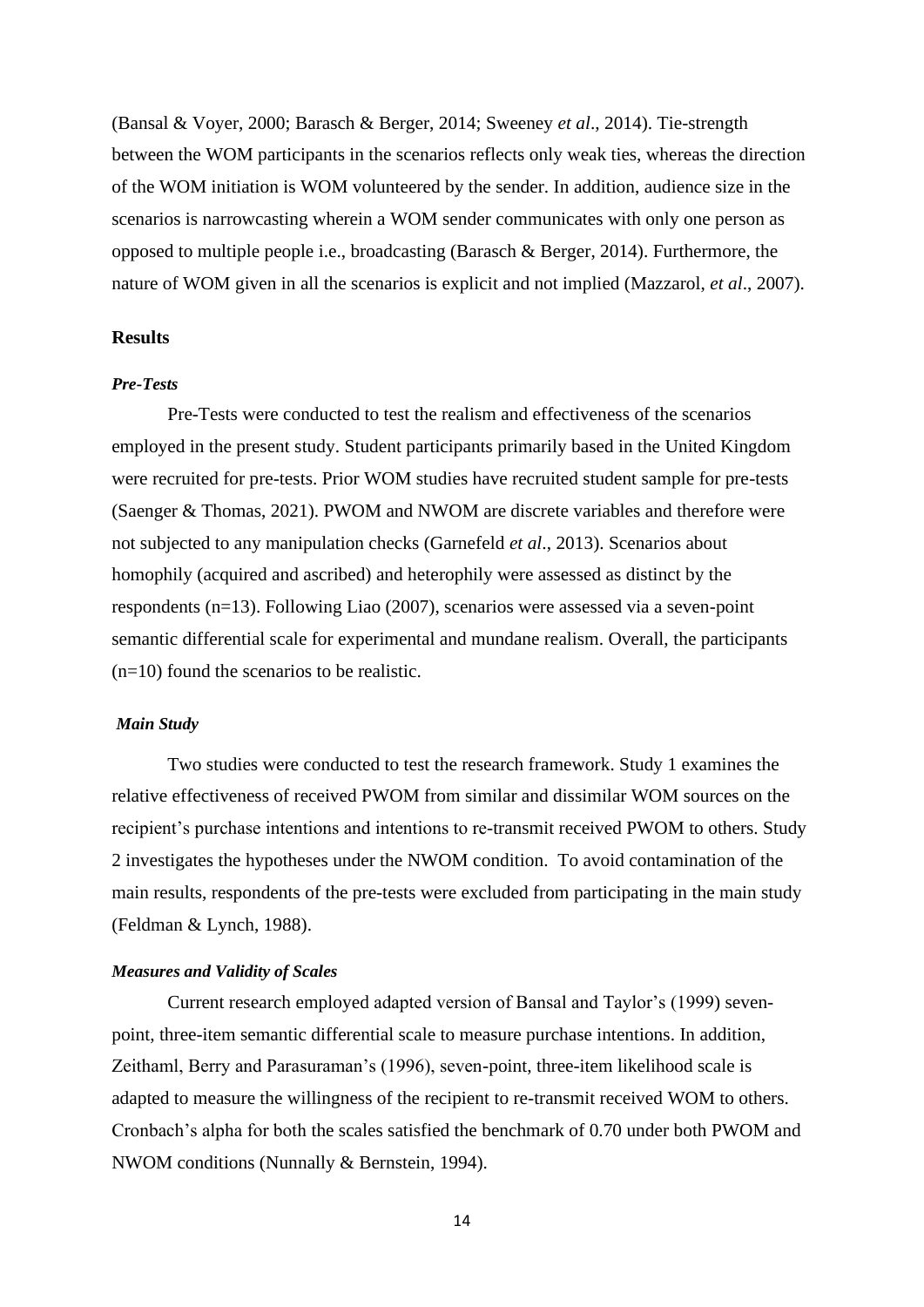Furthermore, Composite reliability and AVE scores of both the scales satisfied the benchmark of 0.70 and 0.50 respectively (Fornell & Larcker, 1981; Nunnally & Bernstien, 1994). Discriminant validity is assessed via Fornell and Larcker (1981) criteria and is satisfactory. Overall, the scales are valid and reliable (see Table 1).

| <b>Scale</b>                                                                                                                                                   | $\alpha$     | $P_{c}$      | <b>AVE</b>   |
|----------------------------------------------------------------------------------------------------------------------------------------------------------------|--------------|--------------|--------------|
| <b>Positive WOM Sample</b><br>1. Purchase Intentions.<br>Source: Bansal and Taylor (1999)<br>2. Future WOM re-transmission<br>Source: Zeithaml et al's. (1996) | 0.96<br>0.88 | 0.97<br>0.93 | 0.93<br>0.81 |
| <b>Negative WOM Sample</b><br>1. Purchase Intentions.<br>Source: Bansal and Taylor (1999)<br>2. Future WOM re-transmission<br>Source: Zeithaml et al's. (1996) | 0.94<br>0.84 | 0.96<br>0.90 | 0.89<br>0.76 |

| Table 1: Scales used in the Questionnaire |  |  |  |
|-------------------------------------------|--|--|--|
|-------------------------------------------|--|--|--|

**Source: Author's own work** 

#### **Study 1**

## *Design and Sample Profile*

The total sample size for the PWOM study is  $n=137$ . The sample size for the acquired dimension is *n*=71, wherein the sub-sample for acquired homophily is *n*=38 and acquired heterophily is  $n=33$ . Furthermore, the sample size for the ascribed dimension is  $n=66$ , wherein the sub-sample for ascribed homophily is  $n=30$  and ascribed heterophily is  $n=36$ . A convenience sample was recruited following the procedure adopted by Cheng and Cho (2021) via social media platforms such as Facebook, Instagram, Snapchat, LinkedIn tapping into researcher(s) personal networks and contacting the respondents directly via e-mails and text messages. 63% of the respondents are females in the PWOM sample.

Age of respondents range from 18 to 65 and above. 45% of the respondents are in the age group of 18-24. Respondents were randomly allocated to one of the treatment scenarios and after reading the introduction and the main scenario were requested to answer questions about the dependent variables. Data are analysed using an independent sample *t*-test. An independent *t*-test is appropriate as data was collected from independent samples via different conditions of the scenario-based experiments to compare means (Field, 2018). All the formulated hypotheses are directional and therefore results reported are based on a one-tail *t*test (Singh, 2000).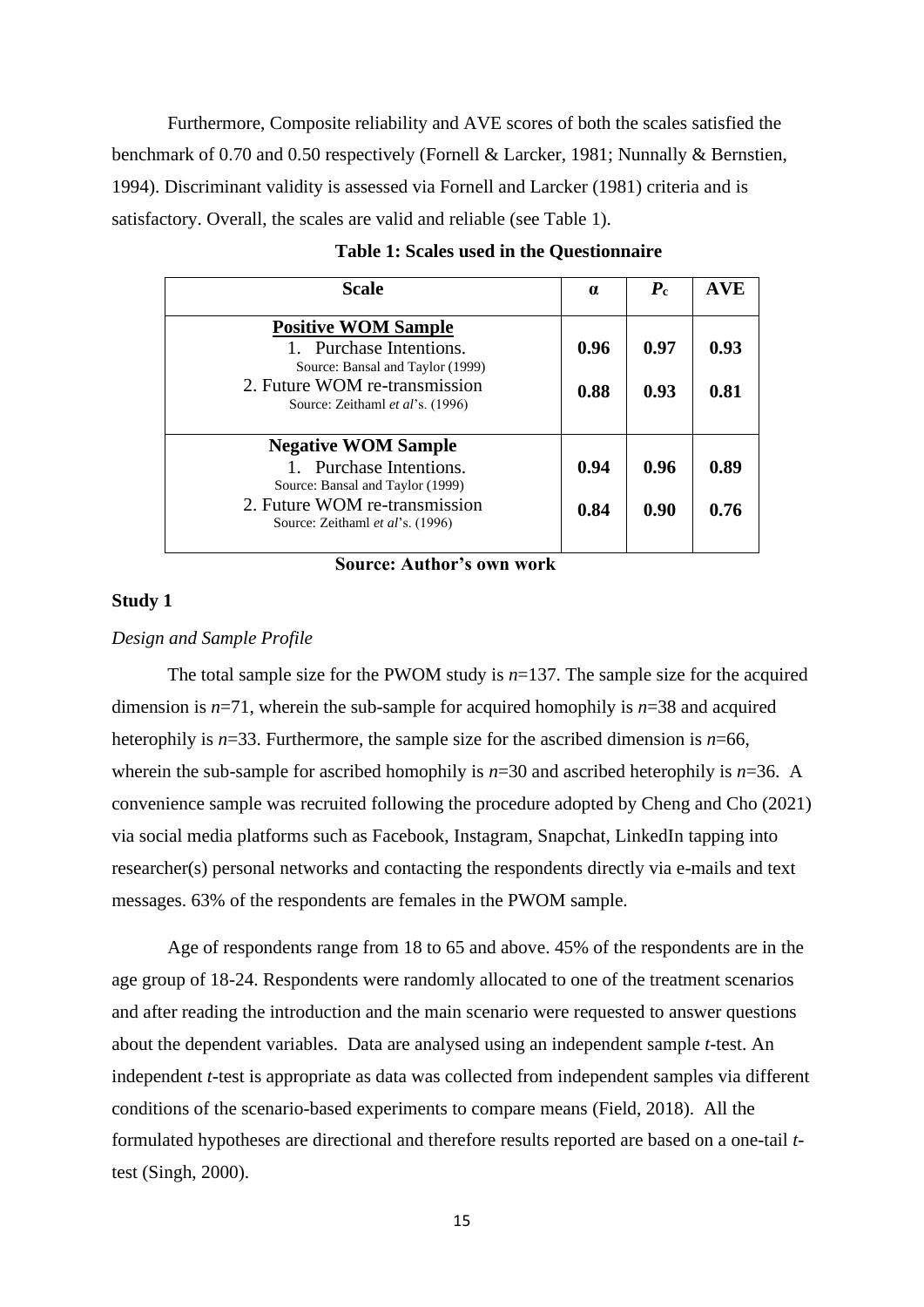#### *Results of the Hypotheses Testing*

#### **Purchase Intentions Acquired Homophily**

Results suggest that PWOM received from homophilous sources on acquired attributes will hold a greater effect on purchase intentions of the recipient then PWOM received from heterophilous sources with  $M_{\text{Acquired Homophily}} = 5.35$  and  $M_{\text{Acquired Herophily}} =$ 3.82. This difference between the two groups is also significant with  $t(69) = 5.234$ ,  $p < .05$ . Thus, **H1a is supported**. This represents a large effect size,  $r = 0.53$ .

## **Purchase Intentions Ascribed Homophily**

Findings indicate that PWOM received from homophilous sources on ascribed attributes will hold a greater effect on purchase intentions of the recipient then PWOM received from heterophilous sources with  $M_{\text{Ascribed Homophily}} = 6.00$  and  $M_{\text{Ascribed Herophily}} =$ 5.45. This difference between the two groups is also significant with  $t(64) = 2.096$ ,  $p < 0.05$ . Thus, **H3a is supported**. This represents a small effect size,  $r = 0.25$ .

#### **Retransmission of WOMAcquired Homophily**

PWOM received from homophilous sources on acquired attributes is more likely to increase the WOM re-transmission intentions of the recipient compared to when PWOM is received via heterophilous sources with  $M_{\text{Acquired Homophily}} = 5.09$  and  $M_{\text{Acquired Heterophily}} = 3.98$ . This difference between the two groups is also significant with  $t(69)=4.090$ ,  $p<.05$ . Thus, **H2a is supported**. This represents a medium effect size,  $r = 0.44$ .

#### **Retransmission of WOMAscribed Homophily**

Results suggest that PWOM received from homophilous sources on ascribed attributes is more likely to increase the WOM re-transmission intentions of the recipient compared to when PWOM is received via heterophilous source with  $M_{\text{Ascribed Homophilv}} = 5.46$ and  $M_{\text{Ascribed Heterophily}} = 4.96$ . This difference between the two groups is also significant with  $t(64)=1.804$ ,  $p<.05$ . Thus, **H4a is supported**. This represents a small effect size,  $r = 0.21$ 

#### **Study 2:**

#### *Design and Sample Profile*

In study 2, the research framework was tested under the NWOM condition. The total sample size for the NWOM study is  $n=142$ . The sample size for the acquired dimension is *n*=67, wherein the sub-sample for acquired homophily is *n*= 33 and acquired heterophily is *n*  $= 34.$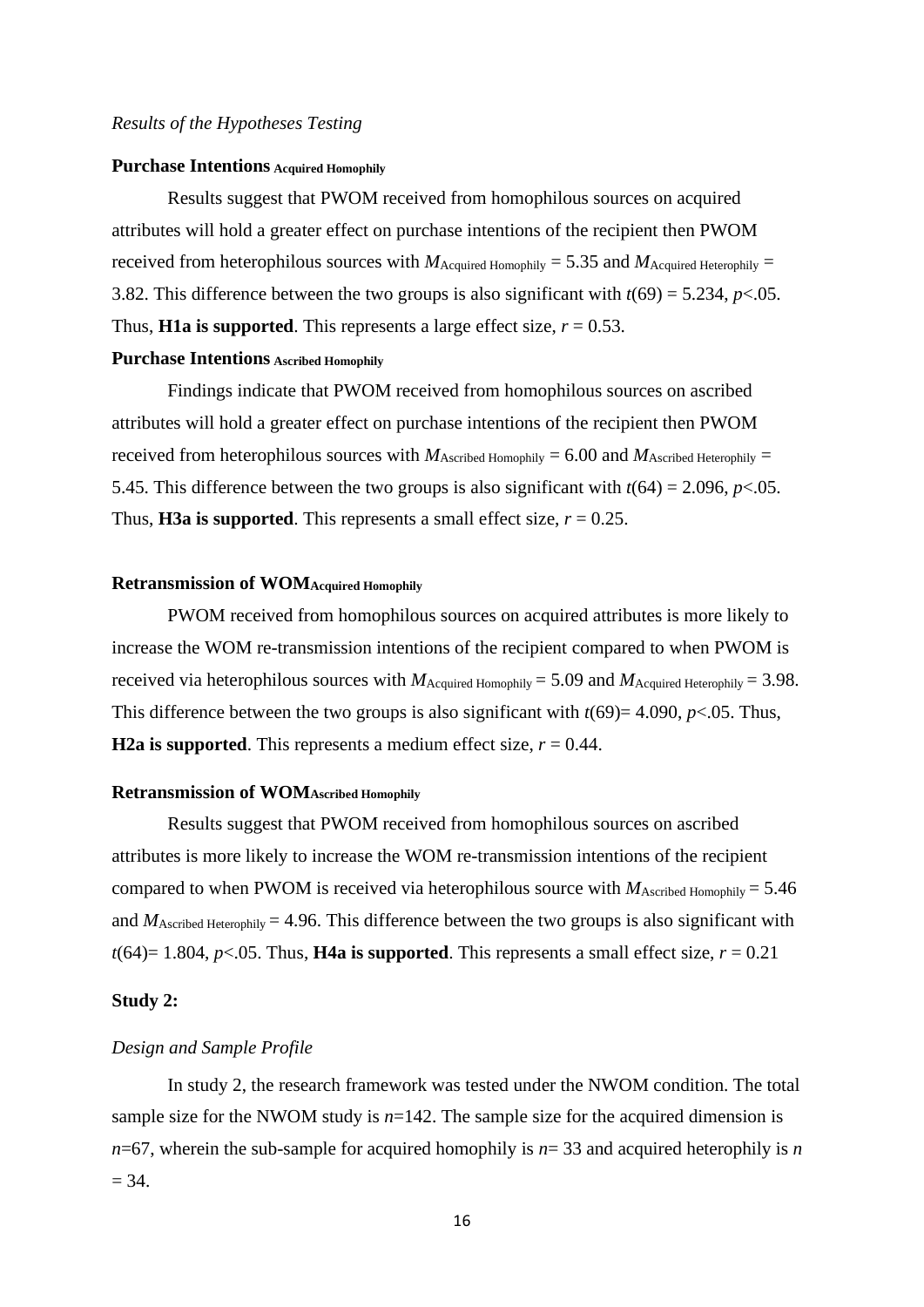Furthermore, the sample size for the ascribed dimension is *n*=75, wherein the subsample for ascribed homophily is  $n = 38$  and ascribed heterophily is  $n = 37$ . Similar to study 1, a convenience sample is recruited. 50% of the respondents in the NWOM sample are females.

Age of respondents in the NWOM sample range from 18 to 65 and above. 37% of the respondents are in the age group of 25-34. All the participants were randomly assigned to one of the four scenarios, after which they read the introductory and the main scenarios and completed a small questionnaire. Data are analysed using an independent sample *t*-test. All the formulated hypotheses are directional and therefore results reported are based on a onetail *t*-test (Singh, 2000).

## *Results of the Hypotheses Testing*

## **Purchase Intentions Acquired Homophily**

Results suggest that NWOM received from homophilous sources on acquired attributes will *not* hold a greater dampening effect on purchase intentions of the recipient compared to NWOM received from heterophilous sources with  $M_{\text{Acquired Homophily}} = 2.28$  and  $M_{\text{Acquired Heterophily}} = 2.31$ . This difference between the two groups is non-significant with  $t(65)$ = -.110, *p*>.05. **Thus, H1b is** *not* **supported**, even though the results are in the intended direction. This represents a small effect size,  $r = 0.01$ .

#### **Purchase Intentions Ascribed Homophily**

Findings reveal that NWOM received from homophilous sources on ascribed attributes will hold a greater dampening effect on purchase intentions of the recipient compared to NWOM received from heterophilous sources with  $M_{\text{Ascribed Homophily}} = 2.04$  and  $M_{\text{Ascribed Herophily}} = 2.58$ . This difference between the two groups is also significant with *t* (73)  $= -1.876$ ,  $p < 0.05$ . Thus, **H3b is supported**. This represents a small effect size,  $r = 0.21$ .

#### **Retransmission of WOMAcquired Homophily**

NWOM received from homophilous sources on acquired attributes is more likely to increase the WOM re-transmission intentions of the recipient compared to when NWOM is received via heterophilous source with  $M_{\text{Acquired Homophily}} = 4.87$  and  $M_{\text{Acquired Herophily}} = 3.57$ . This difference between the two groups is also significant with *t*(65)= 4.631, *p*<.05. **Thus, H2b is supported**. This represents a medium effect size,  $r = 0.49$ .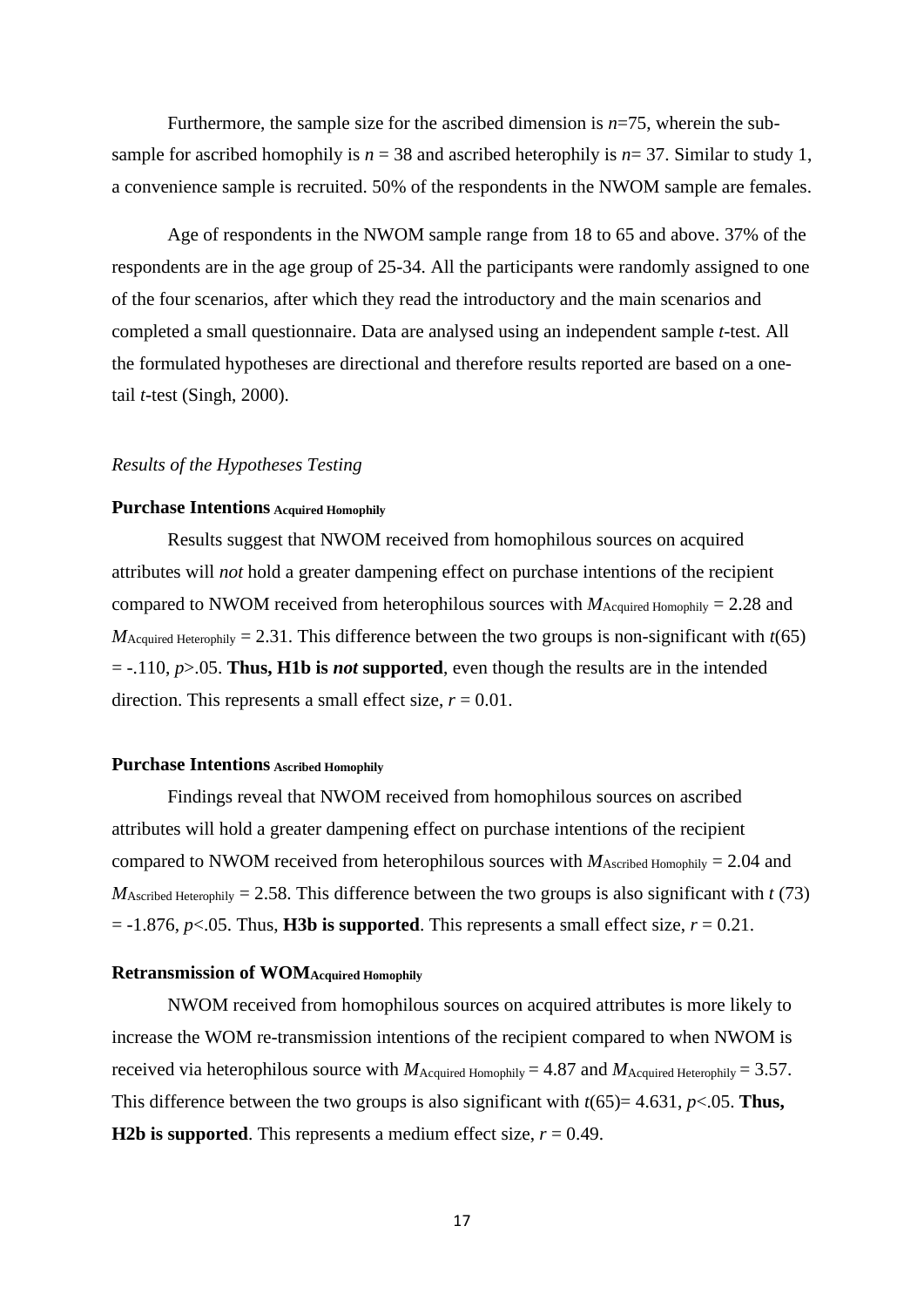### **Retransmission of WOMAscribed Homophily**

Results suggest that NWOM received from homophilous sources on ascribed attributes is *unlikely* to increase the WOM re-transmission intentions of the recipient compared to when NWOM is received from heterophilous sources with  $M_{\text{Ascribed Homophily}} =$ 4.72 and  $M_{\text{Ascribed Heterophilv}} = 4.44$ . This difference between the two groups is non-significant with *t*(73)= 1.231, *p*>.05. Thus, **H4b is** *not* **supported** even though the results are in the intended direction. This represents a small effect size,  $r = 0.14$ .

The results of hypotheses testing are presented in Table 2.

|                                                     | $1000$ $\mu$ , $11$ , potheses $1$ esting                 |                   |          |      |
|-----------------------------------------------------|-----------------------------------------------------------|-------------------|----------|------|
|                                                     | <b>Hypothesis</b>                                         | <b>Hypotheses</b> | t-value  | ES   |
|                                                     |                                                           | testing           |          |      |
|                                                     |                                                           | outcome           |          |      |
| <b>Effect on Purchase Intentions</b>                | H1(a): PWOMACQUIRED<br><b>HOMOPHILY</b>                   | <b>Supported</b>  | 5.234    | 0.53 |
| <b>Effect on Purchase Intentions</b>                | H1(b): NWOMACQUIRED<br><b>НОМОРНІІ У</b>                  | No Support        | $-.110$  | 0.01 |
| Effect on Future WOM Re-<br>transmission Intentions | $H2(a)$ : PWOM <sub>ACQUIRED</sub><br><b>HOMOPHILY</b>    | <b>Supported</b>  | 4.090    | 0.44 |
| Effect on Future WOM Re-<br>transmission Intentions | H <sub>2</sub> (b): NWOM <sub>ACQUIRED</sub><br>HOMOPHILY | <b>Supported</b>  | 4.631    | 0.49 |
| <b>Effect on Purchase Intentions</b>                | H3(a): PWOMASCRIBED<br><b>HOMOPHILY</b>                   | <b>Supported</b>  | 2.096    | 0.25 |
| <b>Effect on Purchase Intentions</b>                | H3(b): NWOMASCRIBED<br><b>HOMOPHILY</b>                   | <b>Supported</b>  | $-1.876$ | 0.21 |
| Effect on Future WOM Re-<br>transmission Intentions | H4(a): PWOMASCRIBED<br><b>HOMOPHILY</b>                   | <b>Supported</b>  | 1.804    | 0.21 |
| Effect on Future WOM Re-<br>transmission Intentions | H4(b): NWOMASCRIBED<br><b>HOMOPHILY</b>                   | No Support        | 1.231    | 0.14 |

**Table 2: Hypotheses Testing**

**Note: PWOM:** Positive WOM; **NWOM:** Negative WOM;  $\mathbf{ES} = \text{Effect Size}$ . Significant results based on one-tail *t*-test are in bold: *t*-values  $> 1.3$ . (Singh, 2000)

### **Source: Author's own work**

## **Discussion and Theoretical Contributions**

The findings of this study primarily contribute to a sub-set of WOM literature which identifies the factors that may potentially influence the effectiveness of WOM given or received (East *et al*., 2007; Sweeney *et al*., 2008). The current research presents novel evidence about the differential influence of the multi-dimensional status homophily construct on the effectiveness of received PWOM and NWOM.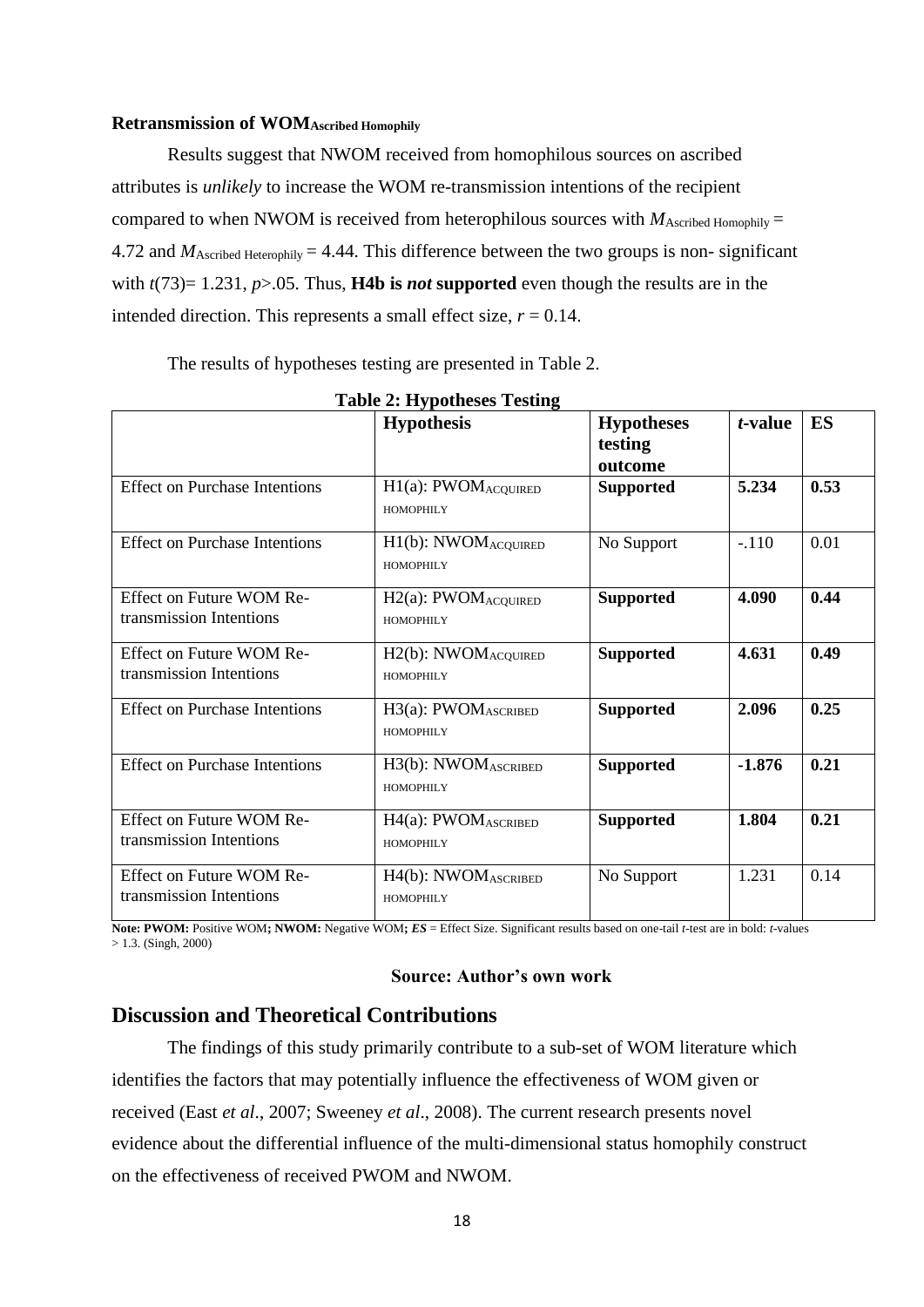These findings are important from the theoretical perspective as prior research on offline WOM-status homophily relationship has overlooked the importance of understanding WOM valence and neglected the multi-dimensional nature of the status homophily variable. These oversights may potentially explain the equivocal results about offline WOM-status homophily relationship in the existing marketing literature. Furthermore, this research focuses on the offline context addressing the imbalance in the current literature investigating WOM-homophily relationship which is primarily located within the online environment. Findings of the current research suggests a differential influence of status homophily under PWOM and NWOM conditions. For instance, PWOM received from sources similar on both acquired and ascribed attributes are assessed as more effective in influencing the receiver's purchase intentions and PWOM re-transmission intentions than PWOM received from dissimilar sources. However, results under the NWOM conditions are mixed, whereby NWOM received from ethnically similar sources are more effective in influencing the recipient's purchase intentions but not their intentions to re-transmit NWOM to others. On the other hand, NWOM received from WOM sources having a similar educational background as the receiver was found to be more effective in influencing the receiver to engage in re-transmission of NWOM to others but not their purchase intentions. Results of this study are discussed below.

#### *Effect on Recipient Purchase Intentions*

As hypothesised, findings of this study indicate that PWOM received from similar WOM sources on either acquired or ascribed attributes will be more effective in influencing the WOM recipient's purchase intentions than PWOM received from demographically dissimilar WOM sources. Alternatively stated, WOM recipients are more likely to purchase a product or service if they receive a positive recommendation from homophilous sources. Results pertaining to ascribed homophily (ethnic similarity) are particularly significant as past research in the online homophily and e-WOM context found no differential influence of ethnic homophily (vs. ethnic heterophily) on the recipients purchase intentions (Lin & Xu, 2017). This result also highlights the need to conduct more research in the offline environment and to avoid generalizing results of online homophily to homophily in the offline context as they are conceptually distinct constructs (Brown *et al*., 2007).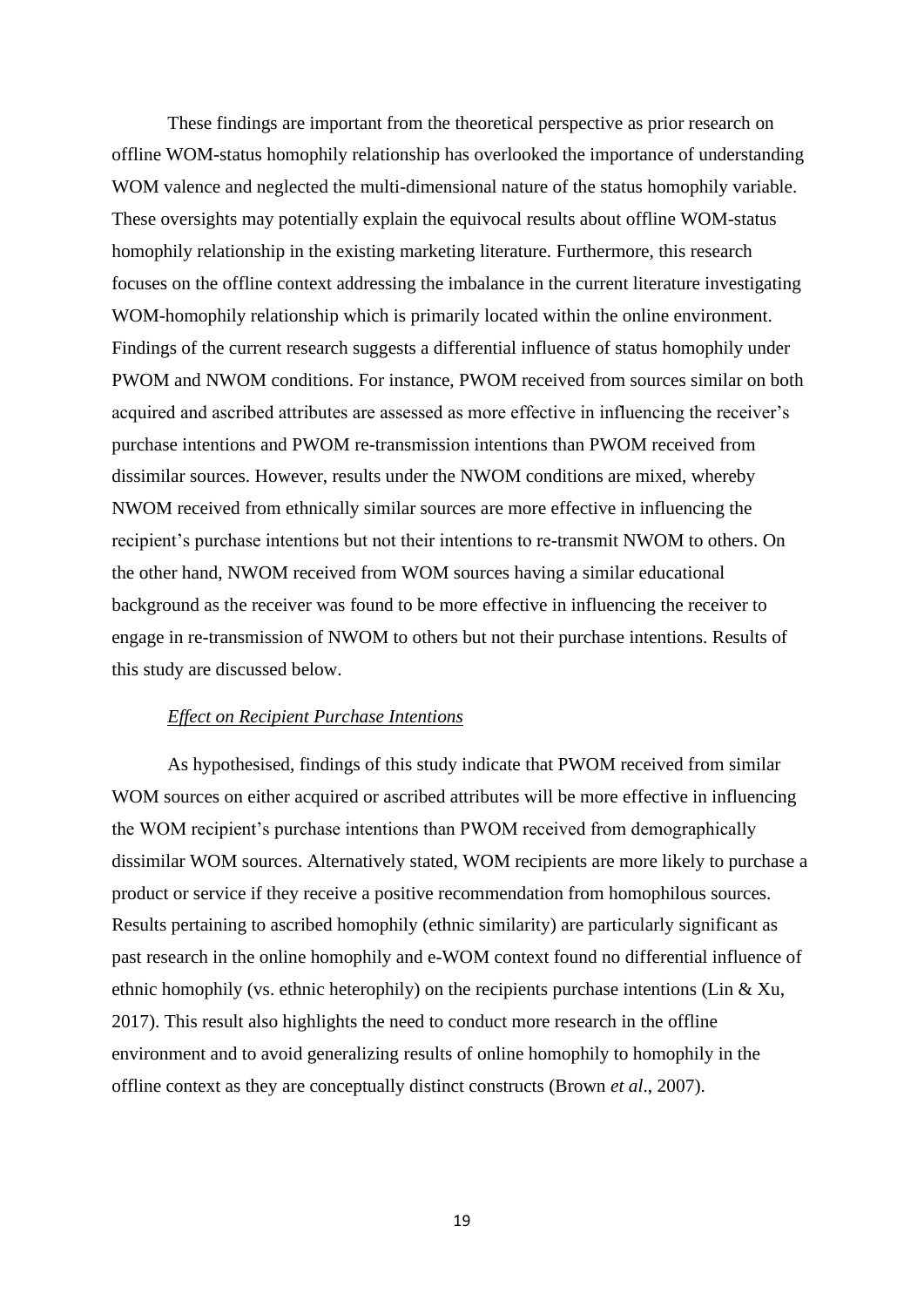Results under the NWOM condition are mixed. NWOM received from ethnically similar WOM sources are more effective in dampening the purchase intentions of the WOM receiver then NWOM received from dissimilar WOM sources. However, NWOM received from WOM sources with similar educational backgrounds as the receiver does not hold a greater impact on the recipient's purchase intentions than NWOM received from dissimilar WOM sources. This differential pattern of results under PWOM and NWOM conditions highlights the importance of understanding WOM valence when examining the influence of inter-personal moderators such as homophily which past research (Brown & Reingen, 1987; Nitzan & Libai, 2011) has overlooked. Thus, these results expand the literature by presenting evidence related to the differential influence of the multi-dimensional status homophily construct on the effectiveness of WOM valence (PWOM and NWOM) on recipients purchase intentions potentially explaining the equivocal results in the existing literature.

#### *Effect on Recipient WOM Re-Transmission Intentions*

WOM re-transmission intentions has received scant research attention in the WOM literature, despite the fact it is important to understand the enablers of diffusion of WOM within a social network. Prior WOM research has examined if personal factors such as expertise of a WOM sender (Radighieri & Mulder, 2014) and inter-personal factors such as tie-strength between WOM participants (Chawdhary & Dall'Olmo Riley, 2015) can stimulate re-transmission of both PWOM and NWOM within social networks of both the recipient and the sender respectively.

Findings of this research suggests that WOM recipients are more likely to re-transmit the PWOM message received from homophilous sources on both acquired and ascribed attributes to others in their social networks compared to the PWOM message received from heterophilous sources. Thus, under PWOM condition, WOM recipients distinguish between WOM senders based on their similarity or dissimilarity with them in terms of their education and ethnicity when deciding to re-transmit and amplify the positive advice given within their social networks. However, findings under the NWOM condition reveal that WOM recipients are more likely to re-transmit the negative message to others if received from a WOM source with similar educational background compared to a heterophilous source but are unlikely to make any distinction between ethnically similar or dissimilar WOM sources when retransmitting negative messages to others.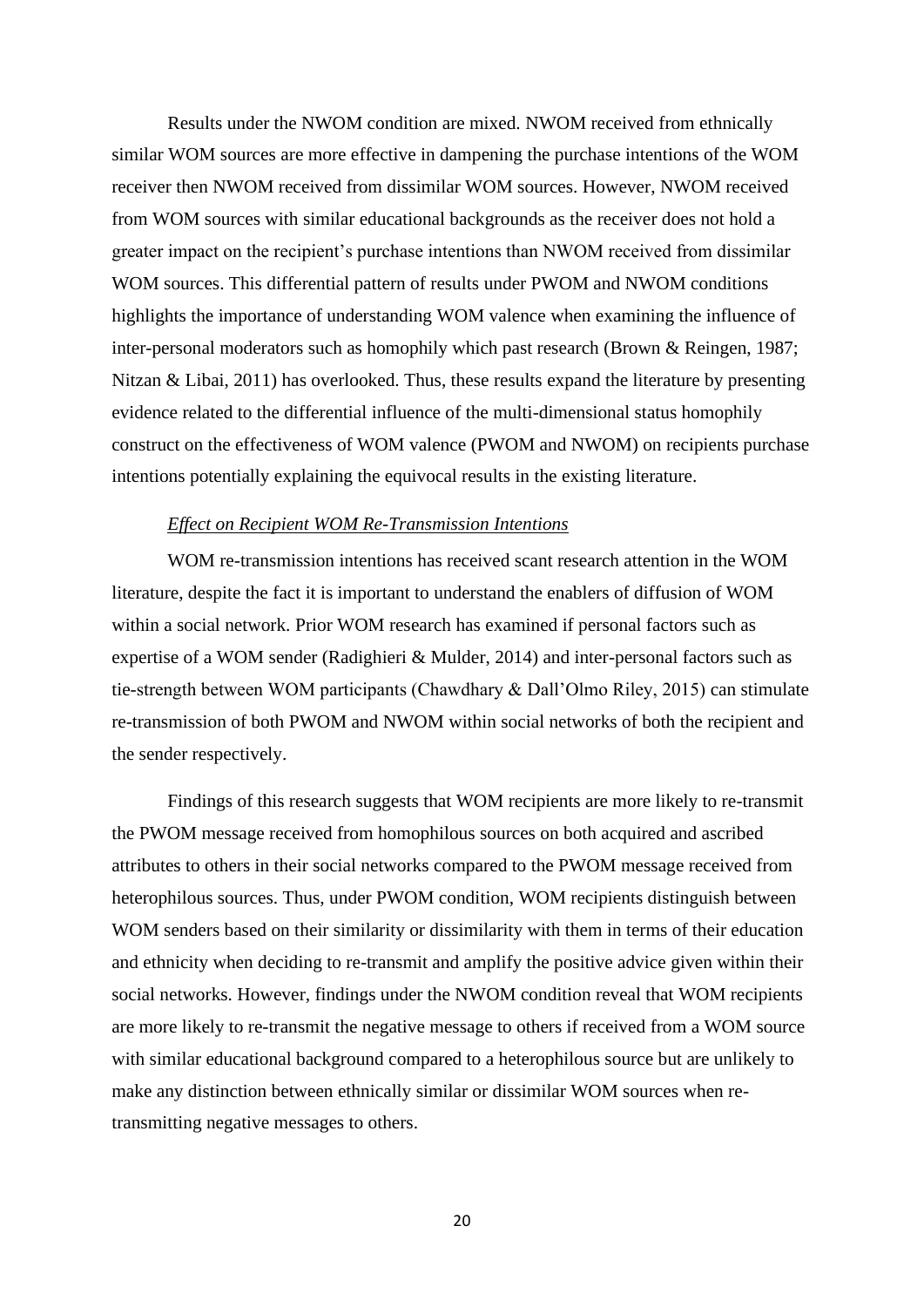These results highlight the importance of understanding both PWOM and NWOM when conducting WOM research due to the differential nature of both types of WOM (East *et al*., 2011). Findings related to the NWOM also contributes to the domain of WOM literature which identifies the conditions which enable individuals to share negative experiences with others. Past WOM research suggests that individuals are more likely to share negative experiences of others to satisfy their self-enhancement needs (de Angelis, Bonezzi, Peluso, Rucker & Costabile, 2012). Current research found that individuals are more likely to share negative experiences of others if they are similar to them on acquired attributes such as educational background.

## **Managerial Implications**

The findings of this research have implications for marketing scholarship as it captures the influence of the multi-dimensional status homophily construct on the effectiveness of received offline WOM and subsequently on the recipients purchase intentions and WOM re-transmission intentions. Both these firm-related outcomes (purchase and WOM re-transmission intentions) are important from an organization's perspective. Purchase intentions of an individual can potentially influence the future revenue stream for a firm, whereas re-transmission intentions will help the firms understand the factors that can enable diffusion of WOM within social networks enabling brand awareness. Overall, the results indicate that recommendations received from homophilous sources are more likely to be effective than advice received from hetereophilous sources. Therefore, managers when framing customer referral programs or advertising campaigns for their firms must focus on encouraging customers to give PWOM to those who are "like them" on both acquired and ascribed attributes to augment the influence of received PWOM on purchase intentions and hasten the diffusion of PWOM within recipients' social networks. On the other hand, managers must be mindful of the fact that NWOM received from ethnically similar people can dampen the purchase intentions of the recipient. Worryingly for managers, recipients of NWOM communications are more likely to spread the negative messages about the firm or the brand within their social networks if it is received from WOM sources with similar educational background.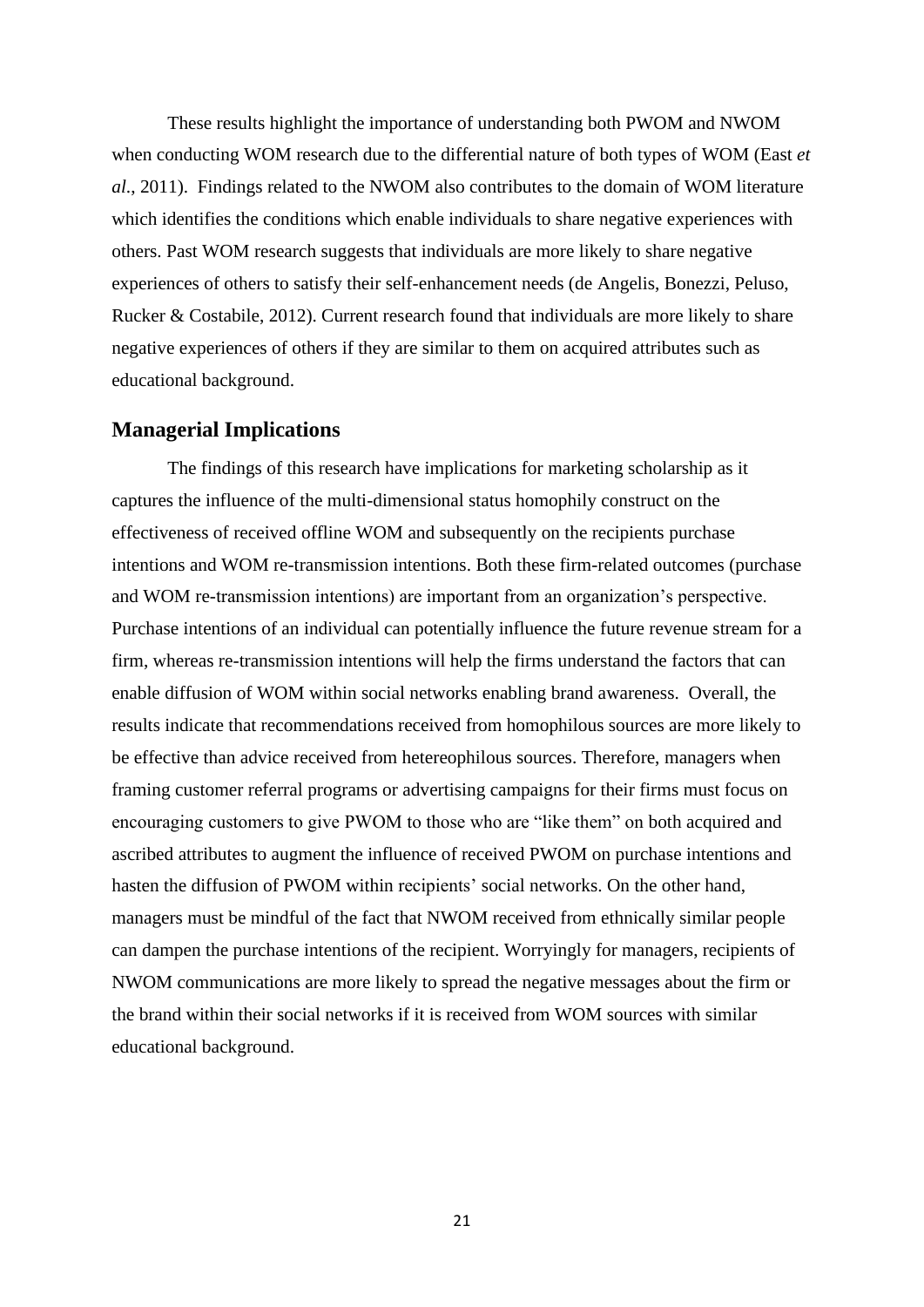## **Limitations and Future Research**

Limitations of this study should be taken into consideration when evaluating the findings. These limitations can be a guide for future research.

#### *External Validity*

 Whilst recruitment of a convenience sample is acceptable in WOM research (Sweeney *et al*., 2014), it might limit the representativeness of the findings which need to be corroborated in future studies by conducting replication studies. Replications for this study can be done with different samples or research contexts (Kirk, 2013; East & Uncles, 2008) for theory development and refinement (Easley, Madden & Dunn, 2000). In addition, experimental research designs suffer from low external and ecological validity, which to some extent has been alleviated in this study by undertaking realism tests and conducting research within a familiar research context (Chawdhary & Dall'Olmo Riley, 2015).

#### *Other Limitations*

Current research investigates only one attribute each for both acquired and ascribed dimensions of status homophily and thus future studies can investigate other acquired (e.g., occupation) and ascribed dimensions (e.g., gender). Furthermore, future studies can investigate the potential interaction between acquired and ascribed dimensions in influencing the effectiveness of received WOM. In addition, future research can also investigate if recommendations from dissimilar individuals can result in recipients' repulsion from the brand recommended (Rosenbaum, 1986). Finally, this study does not consider the varying degrees of homophily between WOM participants which can be low, moderate, and high (Nejad, Amini & Babakus, 2015) and can be investigated in future studies.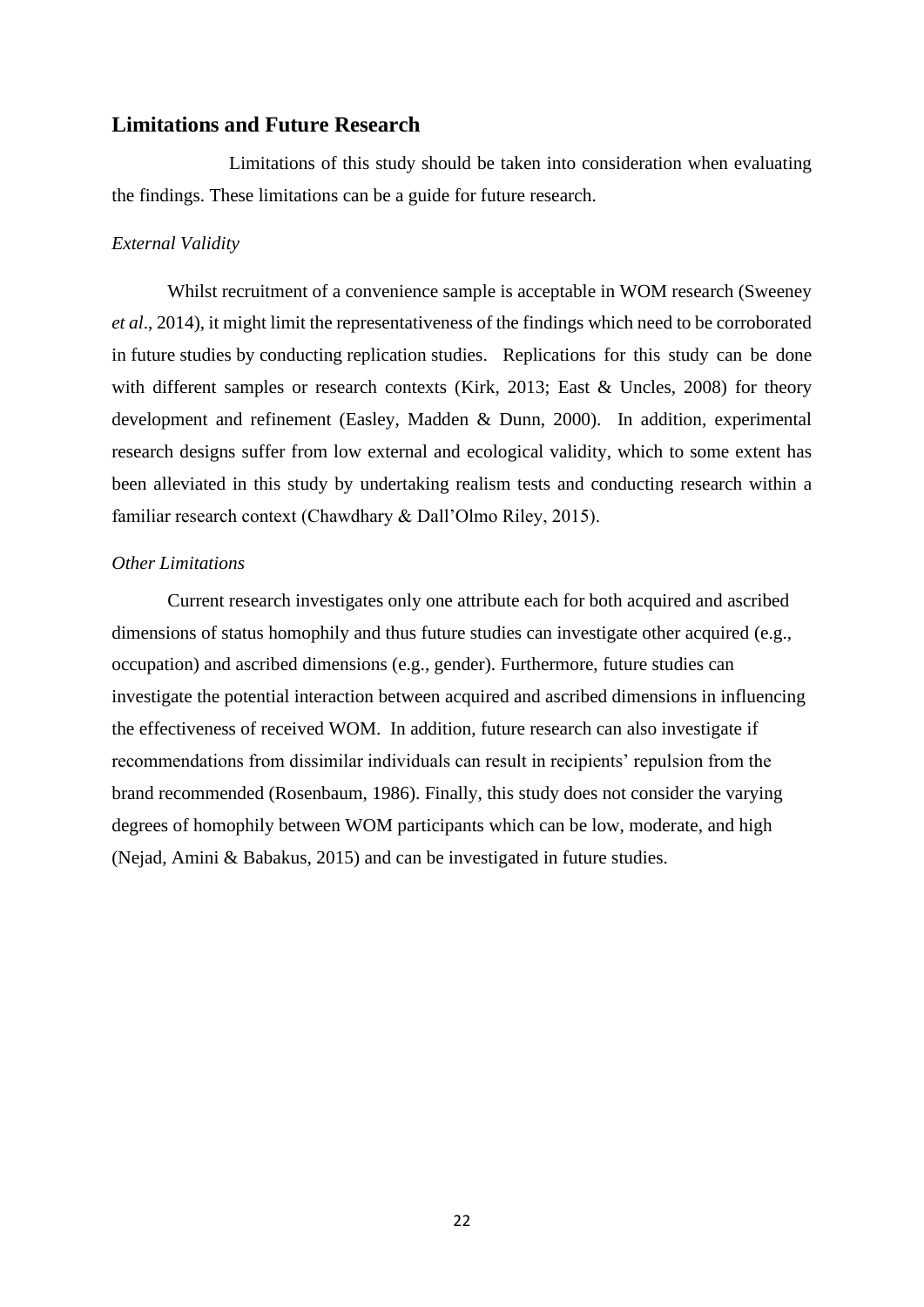## **References**

Alstott, J., Madnick, S., & Velu, C. (2014). Homophily and the speed of social mobilization: The effect of acquired and ascribed traits. *PloS One*, *9*(4), e95140.

Aronson, E., Ellsworth, P.C., Carlsmith, J.M., & Gonzales, M.H. (1990). *Methods of Research in Social Psychology.* 2nd edn. McGraw–Hill.

Asada, A., & Ko, Y.J. (2016). Determinants of word-of-mouth influence in sport viewership. *Journal of Sport Management*, *30*(2), 192-206.

Bansal, H. S., & Voyer, P. A. (2000). Word-of-mouth processes within a services purchase decision context. *Journal of Service Research*, *3*(2), 166-177.

Bansal, H.S., & Taylor, S.F. (1999). The service provider switching model (SPSM): A model of consumer switching behavior in the services industry. *Journal of Service Research, 2*(2), 200-218.

Barasch, A., & Berger, J. (2014). Broadcasting and narrowcasting: How audience size affects what people share. *Journal of Marketing Research, 51*(3), 286-299.

Bendapudi, N., & Leone, R.P. (2003). Psychological implications of customer participation in co-production. *Journal of Marketing, 67*(1), 14-28.

Berger, J. (2014). Word of mouth and interpersonal communication: A review and directions for future research. *Journal of Consumer Psychology*, *24*(4), 586-607.

Bhaiswar, R., Meenakshi, N., & Chawla, D. (2021). Evolution of electronic word of mouth: A systematic literature review using bibliometric analysis of 20 Years (2000–2020). *FIIB Business Review*, *10*(3), 215-231.

Brock, T. C. (1965). Communicator-recipient similarity and decision change. *Journal of Personality and Social Psychology*, *1*(6), 650-654.

Brown, J. J., & Reingen, P. H. (1987). Social ties and word-of-mouth referral behavior. *Journal of Consumer Research, 14*(3), 350-362.

Brown, J., Broderick, A.J., & Lee, N. (2007). Word of mouth communication within online communities: Conceptualizing the online social network. *Journal of Interactive Marketing*, *21*(3), 2-20.

Carrell, S.E., Sacerdote, B.I., & West, J.E. (2013). From natural variation to optimal policy? The importance of endogenous peer group formation. *Econometrica*, *81*(3), 855-882.

 Chawdhary, R., & Dall' Olmo Riley, F. (2015). Investigating the consequences of word of mouth from a WOM sender's perspective in the services context. *Journal of Marketing Management,* 31(9/10), 1018-1039.

 Cheng, Y.S., & Cho, S. (2021). Are social media bad for your employees? Effects of at-work break activities on recovery experiences. *International Journal of Hospitality Management*, *96*, p.102957.

de Angelis, M.D., Bonezzi, A., Peluso, A.M., Rucker, D.D., & Costabile, M. (2012). On braggarts and gossips: A self-enhancement account of word-of-mouth generation and transmission. *Journal of Marketing Research, 49*(4), 551-563.

de Bruyn, A., & Lilien, G.L. (2008). A multi-stage model of word-of-mouth influence through viral marketing. *International Journal of Research in Marketing*, *25*(3), 151-163.

Easley, R.W., Madden, C.S., & Dunn, M.G. (2000). Conducting marketing science: The role of replication in the research process. *Journal of Business Research*, *48*(1), 83-92.

East, R., & Uncles, M. D. (2008). In praise of retrospective surveys. *Journal of Marketing Management,* 24(9/10), 929-944.

East, R., Hammond, K., & Wright, M. (2007). The relative incidence of positive and negative word of mouth: A multi–category study. *International Journal of Research in Marketing, 24*(2), 175-184.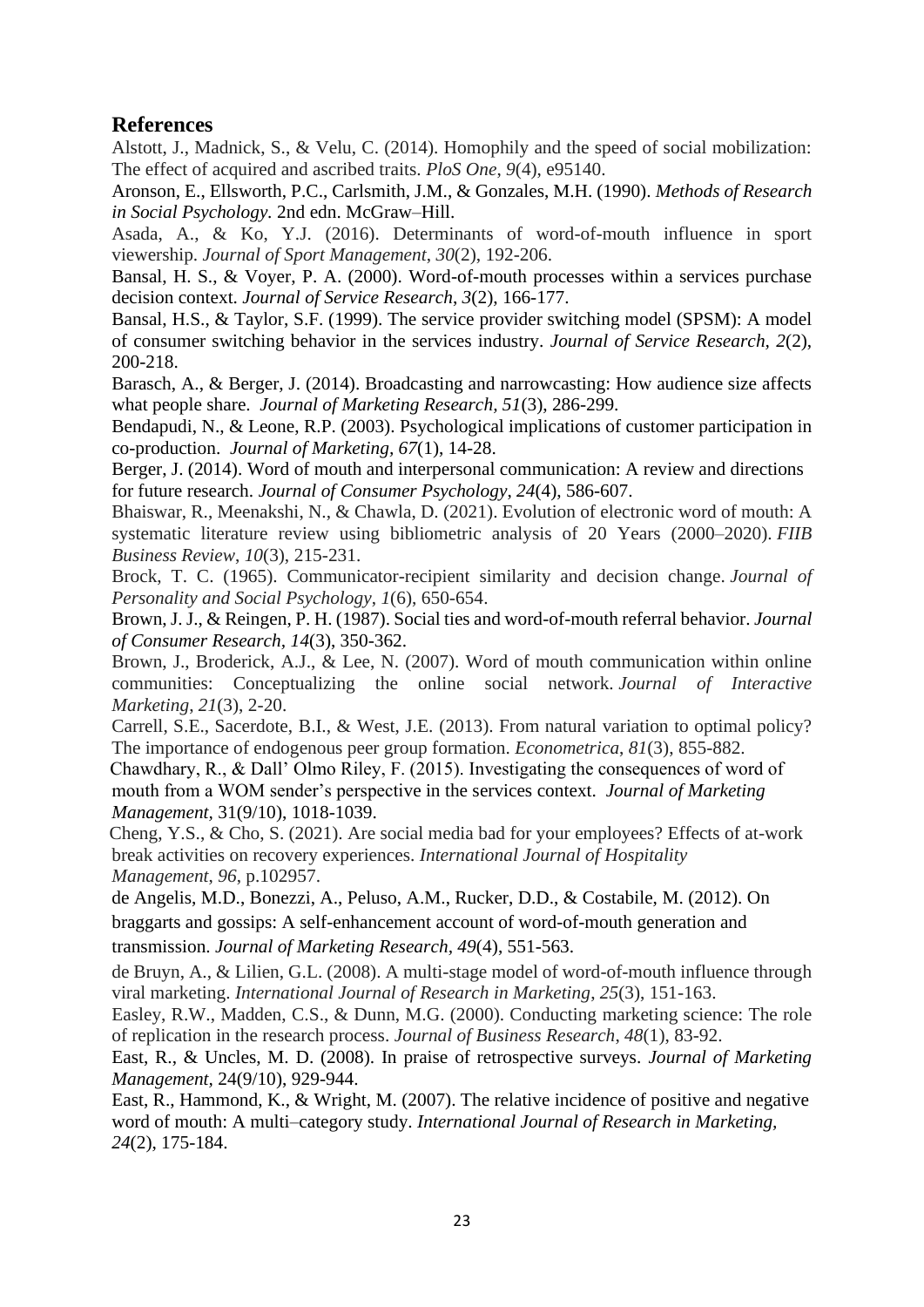East, R., Lomax, W., & Narain, R. (2001). Customer tenure, recommendation and switching, *Journal of Consumer Satisfaction, Dissatisfaction and Complaining Behavior, 14*(1), 46-54.

East, R., Romaniuk, J., & Lomax, W. (2011). The NPS and the ACSI: A critique and an alternative metric. *International Journal of Market Research*, *53*(3), 327-346.

Eisingerich, A.B., Auh, S., & Merlo, O. (2014). Acta non verba? The role of customer participation and word of mouth in the relationship between service firm's customer satisfaction and sales performance. *Journal of Service Research, 17*(1), 40-53.

Engagement Labs (2021) *Looking for real influence then forget celebrity influencers and focus on real people.* Available at: https://www.agilitypr.com/pr-news/public-

relations/looking-for-real-influence-forget-celebrity-influencers-focus-on-real-

people/?utm\_campaign=Press%20Coverage&utm\_content=179589546&utm\_medium=social &utm\_source=linkedin&hss\_channel=lcp-2614070 (Accessed: 30 September 2021).

Feldman, J. M., & Lynch, J. G., Jr. (1988). Self-generated validity and other effects of measurement on belief, attitude, intention, and behavior. *Journal of Applied Psychology, 73*(3), 421–435.

Feldman, S.P., & Spencer, M.C. (1965). The effect of personal influence on the selection of consumer services, in Peter D. Benett, Ed. Proceedings of the fall conference of the American Marketing Association, 440-452.

Field, A. (2018). *Discovering Statistics Using IBM SPSS Statistics*.5th edn. Sage Publication Ltd.

Filieri, R., McLeay, F., Tsui, B., & Lin, Z. (2018). Consumer perceptions of information helpfulness and determinants of purchase intention in online consumer reviews of services. *Information & Management*, *55*(8), 956-970.

Fornell, C., & Larcker, D. F. (1981). Evaluating structural equation models with unobservable variables and measurement errors. *Journal of Marketing Research, 18*(1), 39- 50.

Fu, S., Yan, Q., & Feng, G.C. (2018). Who will attract you? Similarity effect among users on online purchase intention of movie tickets in the social shopping context. *International Journal of Information Management*, *40(*2018*)*, 88-102.

Garnefeld, I., Eggert, A., Helm, S.V., & Tax, S.S. (2013). Growing existing customers' revenue streams through customer referral programs. *Journal of Marketing, 77*(4), 17-32. Garnefeld, I., Helm, S., & Eggert, A. (2011). Walk your talk: An experimental investigation of the relationship between word-of-mouth and communicators' loyalty. *Journal of Service* 

*Research, 14*(1), 93-107.

 Gatignon, H., & Robertson, T.S. (1985). A propositional inventory for new diffusion research. *Journal of Consumer Research*, *11*(4), 849-867.

Gelbrich, K. (2011). I have paid less than you!: The emotional and behavioral consequences of advantaged price inequality. *Journal of Retailing, 87*(2), 207-224.

Gilly, M.C., Graham, J.L., Wolfinbarger, M.F., & Yale, L.J. (1998). A dyadic study of interpersonal information search. *Journal of the Academy of Marketing Science*, *26*(2), 83-100. Hamilton, R., Vohs, K. D., & McGill, A. L. (2014). We'll be honest, this won't be the best article you'll ever read: The use of dispreferred markers in word-of- mouth communication. *Journal of Consumer Research*, *41*(1), 197-212.

Hanks, L., Line, N., & Yang, W. (2017). Status seeking and perceived similarity: A consideration of homophily in the social servicescape. *International Journal of Hospitality Management*, *60*(1), 123-132.

Harris, K.E., Grewal, D., Mohr, L.A., & Bernhardt, K.L. (2006). Consumer responses to service recovery strategies: The moderating role of online versus offline environment. *Journal of Business Research, 59*(4), 425-431.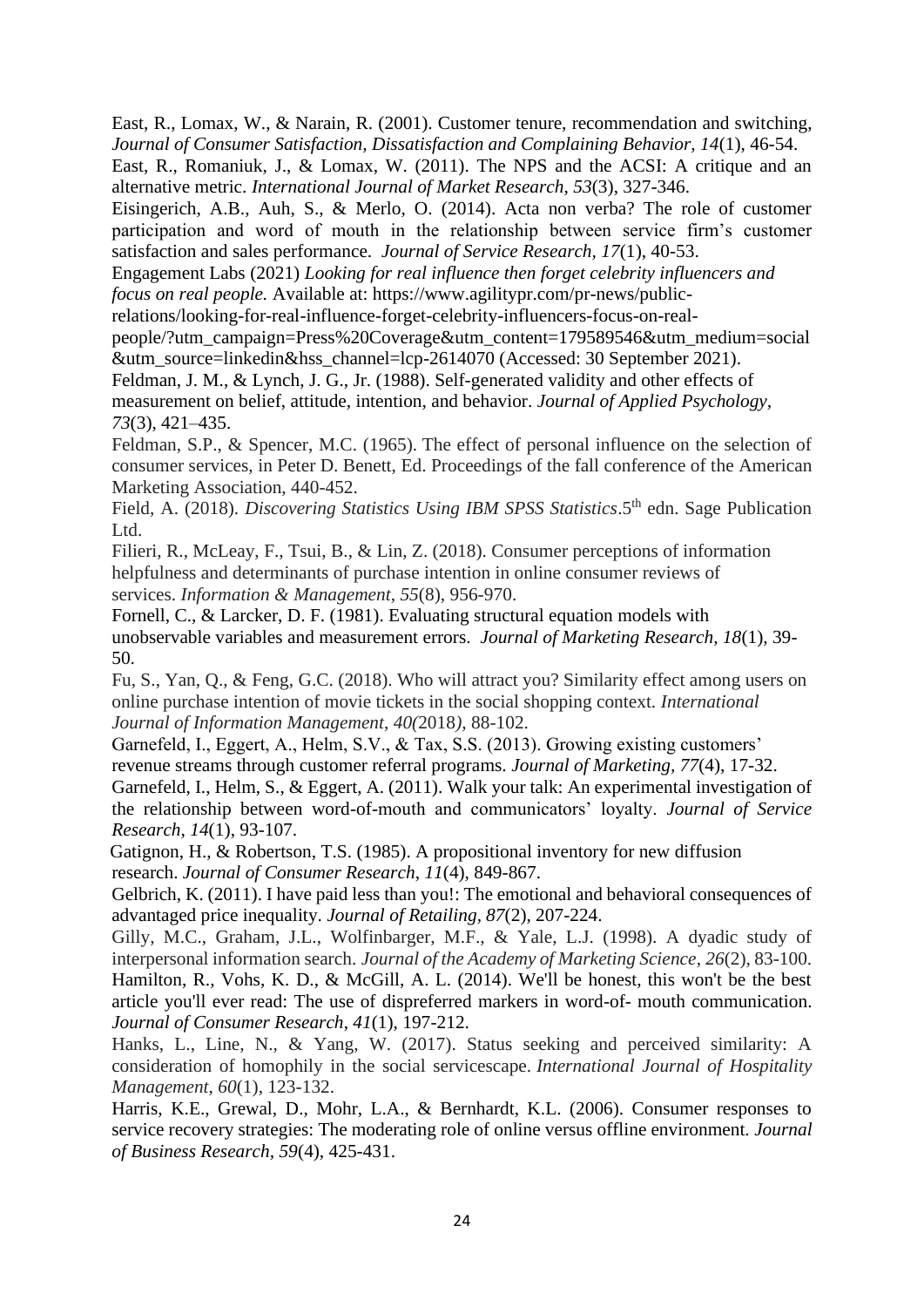Harrison-Walker, L. J. (2001). The measurement of word-of-mouth communication and an investigation of service quality and customer commitment as potential antecedents. *Journal of Service Research, 4*(1), 60-75.

Hoye, G.V., & Lievens, F. (2007). Social influences on organizational attractiveness: investigating if and when word of mouth matters. *Journal of Applied Social Psychology. 37*(9), 2024-2047.

Ismagilova, E., Slade, E., Rana, N.P., & Dwivedi, Y.K. (2020). The effect of characteristics of source credibility on consumer behaviour: A meta-analysis. *Journal of Retailing and Consumer Services*, *53*(1), p.101736.

Iyer, R., & Griffin, M. (2021). Modeling word-of-mouth usage: A replication. *Journal of Business research*, *126* (2021), 512-523.

Keller, E., & Libai, B. (2009). A holistic approach to the measurement of WOM: Its impact on consumer's decisions. In *Worldwide Multi-Media Measurement,* ESOMAR*,* Stockholm, May 4-6.

Kelman, H. C. (1961). Three processes of social influence. *Public Opinion Quarterly*, *25*(1), 57-78.

Kim, S., Kandampully, J., & Bilgihan, A. (2018). The influence of eWOM communications: An application of online social network framework. *Computers in Human Behavior*, *80*(3), 243–254

Kirk, R.E. (2013) *Experimental Design: Procedures for the Behavioral Sciences,* 4th edn. Sage Publications Inc.

Ladhari, R., Massa, E., & Skandrani, H. (2020). YouTube vloggers' popularity and influence: The roles of homophily, emotional attachment, and expertise. *Journal of Retailing and Consumer Services*, *54* (2020), p.102027.

Lazarsfeld, P. F., & Merton, R. K. (1954). Friendship as a social process: A substantive and methodological analysis. *Freedom and Control in Modern Society*, *18*(1), 18-66.

Leonhardt, J.M., Pezzuti, T., & Namkoong, J.E. (2020). We're not so different: Collectivism increases perceived homophily, trust, and seeking user-generated product

information. *Journal of Business Research*, *112*(2020), 160-169.

Liao, H. (2007). Do it right this time: The role of employee service recovery performance in customer-perceived justice and customer loyalty after service failures. *Journal of Applied Psychology, 92*(2), 475-489.

Lin, C.A. & Xu, X. (2017). Effectiveness of online consumer reviews: The influence of valence, reviewer ethnicity, social distance and source trustworthiness. *Internet Research*, *27*(2), pp.362-380.

Liu, H., Jayawardhena, C., Osburg, V.S., Yoganathan, V., & Cartwright, S. (2021). Social sharing of consumption emotion in electronic word of mouth (eWOM): A cross-media perspective. *Journal of Business Research*, *132*(2021), 208-220.

Lo, L.Y.S., & Lin, S.W. (2017). An approach to initiating e-WOM intentions: A study on the effects of reference price and value homophily. *Internet Research*. *27*(2), 277-302.

Luo, X. (2007). Consumer negative voice and firm idiosyncratic stock returns. *Journal of Marketing, 71*(3)*,* 75-88.

Luo, X. (2009). Quantifying the long-term impact of negative word of mouth on cash flows and stock prices. *Marketing Science, 28*(1), 148-165.

Mazzarol, T., Sweeney, J. C., & Soutar, G. N. (2007). Conceptualizing word-of-mouth activity, triggers and conditions: An exploratory study. *European Journal of Marketing*, *41*(11/12), 1475-1494.

McGarty, C., Haslam, S. A., Hutchinson, K. J., & Turner, J. C. (1994). The effects of salient group memberships on persuasion. *Small Group Research*, *25*(2), 267-293.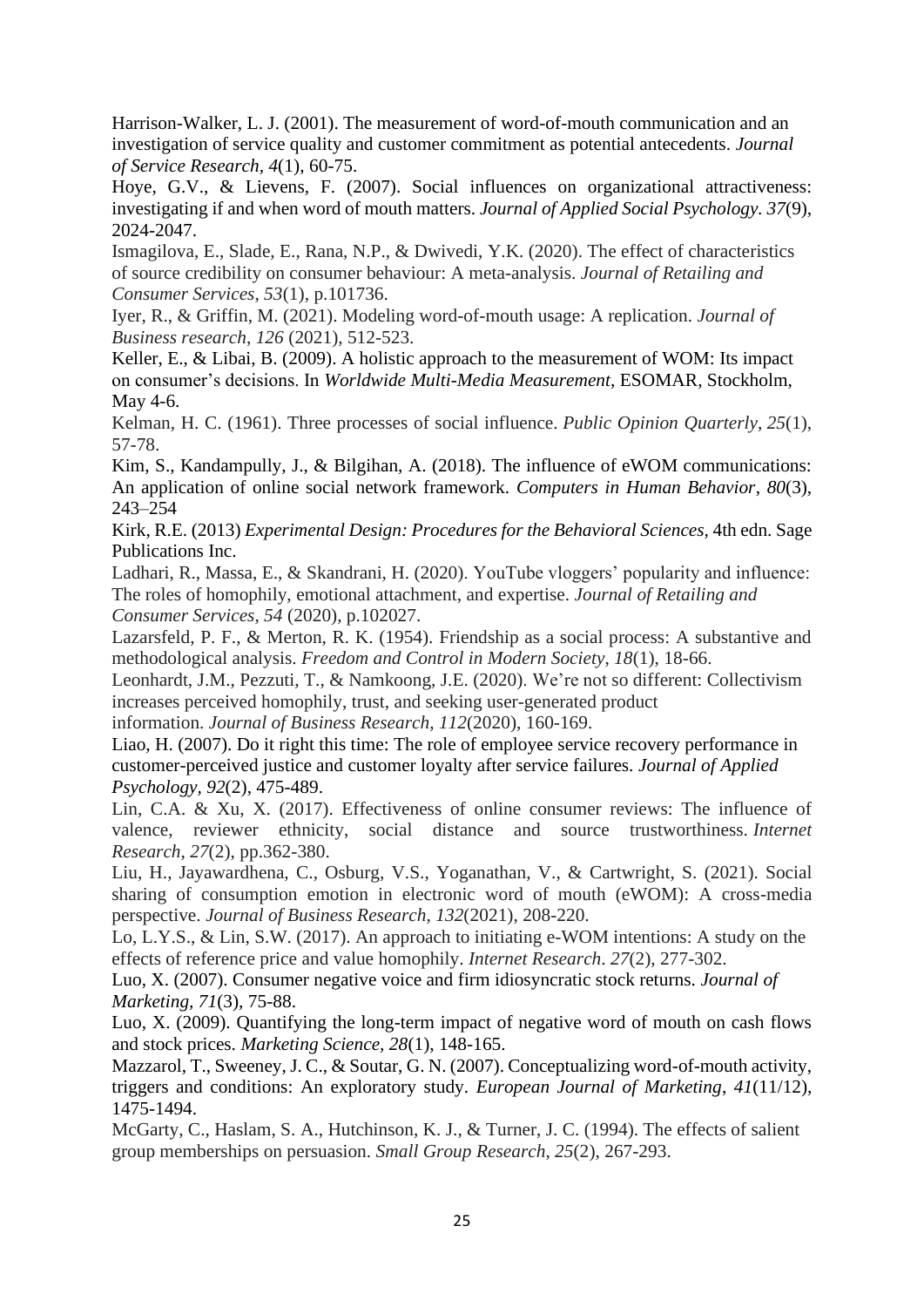McPherson, M., Smith-Lovin, L., & Cook, J.M. (2001). Birds of a feather: Homophily in social networks. *Annual Review of Sociology, 27*(1), 415-444.

MobileUK (2020). *Mobile Facts*. Available at: <https://www.mobileuk.org/mobile-facts> (Accessed: 31 January 2020).

Mladenović, D., Bruni, R., & Kalia, P. (2021). Social and demographic predictors of consumers' word of mouth engagement in Czechia. *Journal of International Consumer Marketing*, *33*(4), 418-433.

Muda, M., & Hamzah, M.I. (2021). Should I suggest this YouTube clip? The impact of UGC source credibility on e-WOM and purchase intention. *Journal of Research in Interactive Marketing*, *15*(3), 441-459.

Nambisan, P. (2011). Information seeking and social support in online health communities: Impact on patients' perceived empathy. *Journal of the American Medical Informatics Association*, *18*(3), 298-304.

Nejad, M.G., Amini, M. & Babakus, E. (2015). Success factors in product seeding: The role of homophily. *Journal of Retailing*, *91*(1), 68-88.

Nitzan, I., & Libai, B. (2011). Social effects on customer retention. *Journal of Marketing*, *75*(6), 24-38.

Nunnally, J.C., & Bernstein, I. H. (1994). *Psychometric Theory.* 3rd edn. McGraw-Hill.

Radighieri, J. P., & Mulder, M. (2014). The impact of source effects and message valence on word of mouth retransmission. *International Journal of Market Research*, *56*(2), 249-263.

Rogers, E. M., & Bhowmik, D. K. (1970). Homophily-heterophily: Relational concepts for communication research. *Public Opinion Quarterly*, *34*(4), 523-538.

Rosenbaum, M.E. (1986). The repulsion hypothesis: On the non-development of relationships. *Journal of Personality and Social Psychology*, *51*(6), 1156-1166.

Ruef, M., Aldrich, H.E., & Carter, N.M. (2003). The Structure of Founding Teams: Homophily, Strong Ties, and Isolation among US Entrepreneurs. *American Sociological Review*, *68*(2). 195-222.

Saenger, C., & Thomas, V.L. (2021). How limited consumption experiences affect word of mouth. *Marketing Letters*, *32*(2), 149-163.

Singh, J. (2000). Performance productivity and quality of frontline employees in service organizations. *Journal of Marketing*, *64*(2), 15–34.

Steffes, E.M., & Burgee, L.E. (2009). Social ties and online word of mouth. *Internet Research, 19*(1), 42-59.

Sukhu, A., & Bilgihan, A. (2021). The impact of hedonic dining experiences on word of mouth, switching intentions and willingness to pay. *British Food Journal*. In press.

Sweeney, J., Soutar, G., & Mazzarol, T. (2014). Factors enhancing word-of-mouth influence: Positive and negative service-related messages. *European Journal of Marketing, 48*(1/2)*,* 336- 359.

Sweeney, J.C., Soutar, G.N., & Mazzarol, T. (2008). Factors influencing word-of-mouth effectiveness: Receiver perspectives. *European Journal of Marketing, 42*(3/4), 344-364.

Trivedi, R.H., & Teichert, T. (2021). Consumer reactions to nudity in print advertising: Comparing same‐gender and opposite‐gender effects. *Psychology & Marketing*, *38*(5), 819- 833.

van Esch, P., Arli, D., Castner, J., Talukdar, N., & Northey, G. (2018). Consumer attitudes towards bloggers and paid blog advertisements: what's new?. *Marketing Intelligence & Planning*. 36(7), 778-793.

Wangenheim, F. V., & Bayon, T. (2004). The effect of word-of-mouth on services switching: Measurement and moderating variables. *European Journal of Marketing, 38*(9/10), 1173-1185.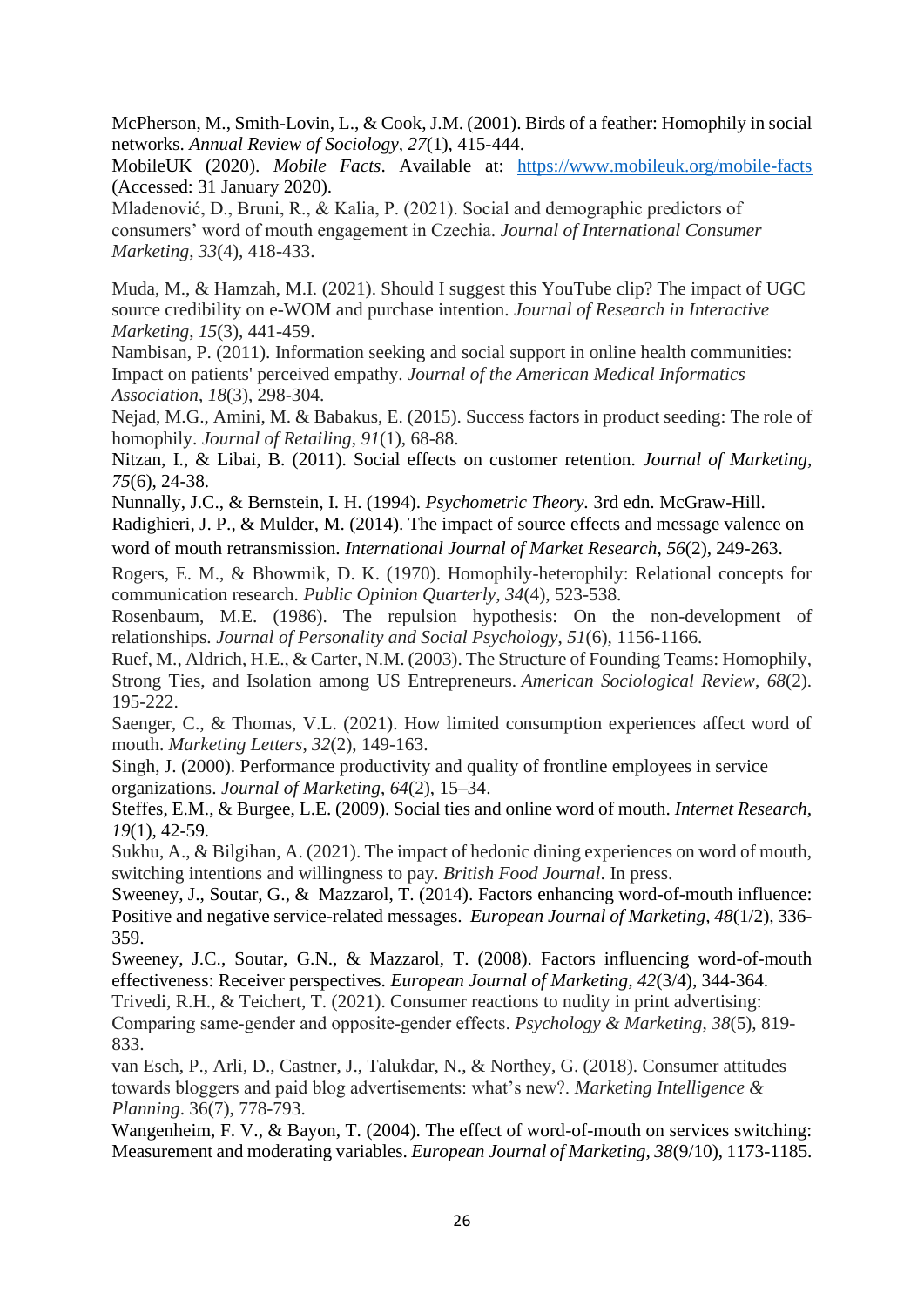Wangenheim, F. V., & Bayon, T. (2007). The chain from customer satisfaction via word-ofmouth referrals to new customer acquisition. *Journal of the Academy of Marketing Science, 35*(2), 233-249.

Wien, A.H., & Olsen, S.O. (2014). Understanding the relationship between individualism and word of mouth: A self-enhancement explanation. *Psychology & Marketing, 31*(6), 416-425.

Zeithaml, V. A., Berry, L. L., & Parasuraman, A. (1996). The behavioral consequences of service quality. *Journal of Marketing, 60*(2), 31-46.

Zhang, H., Liang, X., Qi, C. (2021). Investigating the impact of interpersonal closeness and social status on electronic word-of-mouth effectiveness. *Journal of Business Research*, *130* (2021), 453-461.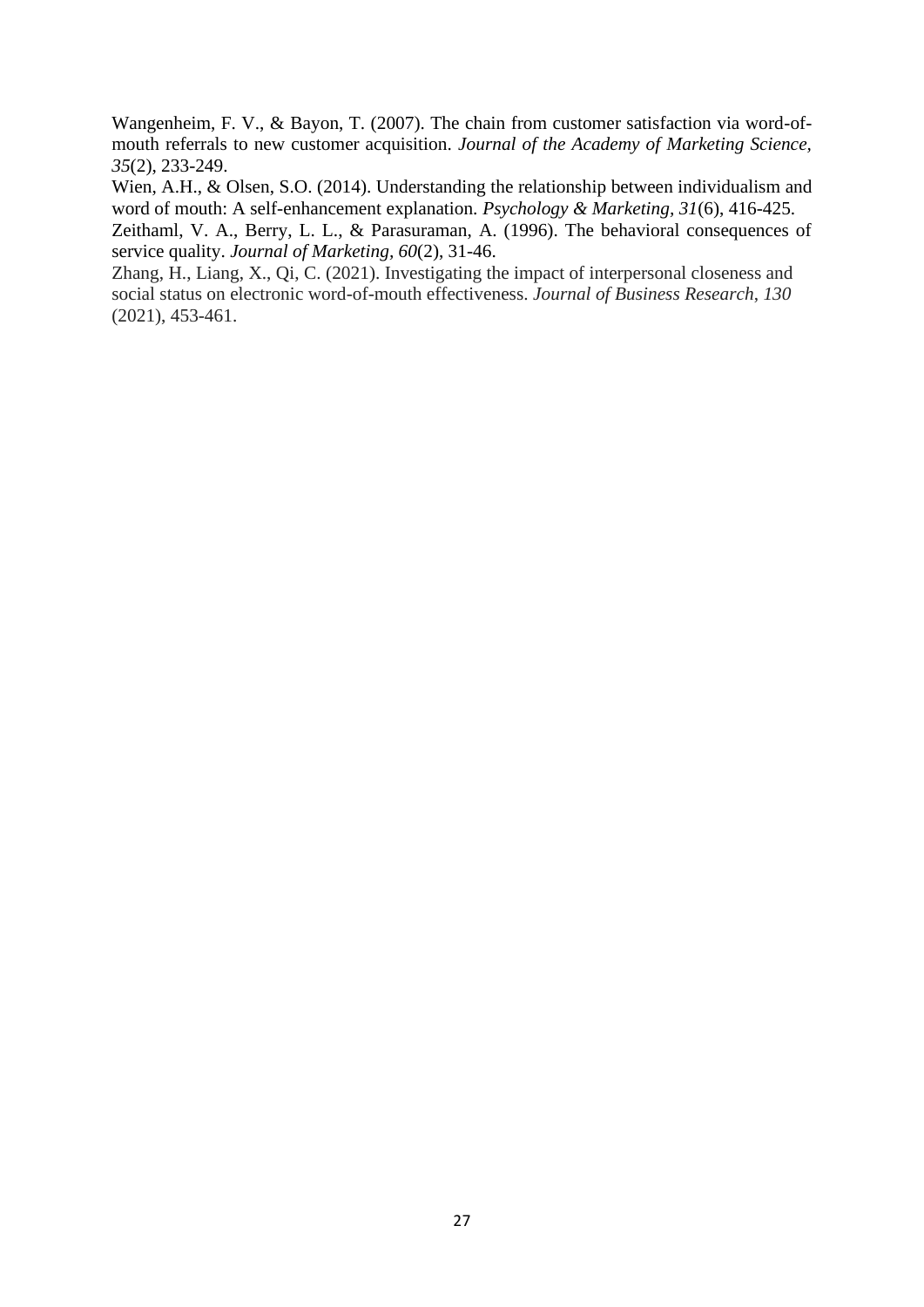## **Appendix A**

#### **Introductory Scenario**

*Please consider the following situation: You are currently a customer of a cellular service provider called MobiCOM. One and a half years ago, you signed a two year contract with MobiCOM. This contract is now due for renewal and you are undecided, whether to renew it or not.*

#### **Acquired Homophily -PWOM relationship**

#### **Positive WOMAcquired Homophily Scenario**

*"Imagine, today whilst waiting at the bus stop, you unexpectedly meet someone from the past with whom you have completed your highest level of formal education. During the conversation with this individual, you discuss your uncertainty regarding the renewal of the contract with MobiCOM. Your conversation partner then positively recommends their own cellular services provider called TeleSmart to you. They said TeleSmart has good network connection and excellent customer support service and one should subscribe to their services".* 

### **Positive WOMAcquired Heterophily Scenario**

*"Imagine, today whilst waiting at the bus stop, you unexpectedly meet someone from the past, who has dropped out of school early to follow a different career path. During the conversation with this individual, you discuss your uncertainty regarding the renewal of the contract with MobiCOM. Your conversation partner then positively recommends their own cellular services provider called TeleSmart to you. They said TeleSmart has good network connection and excellent customer support service and one should subscribe to their services".*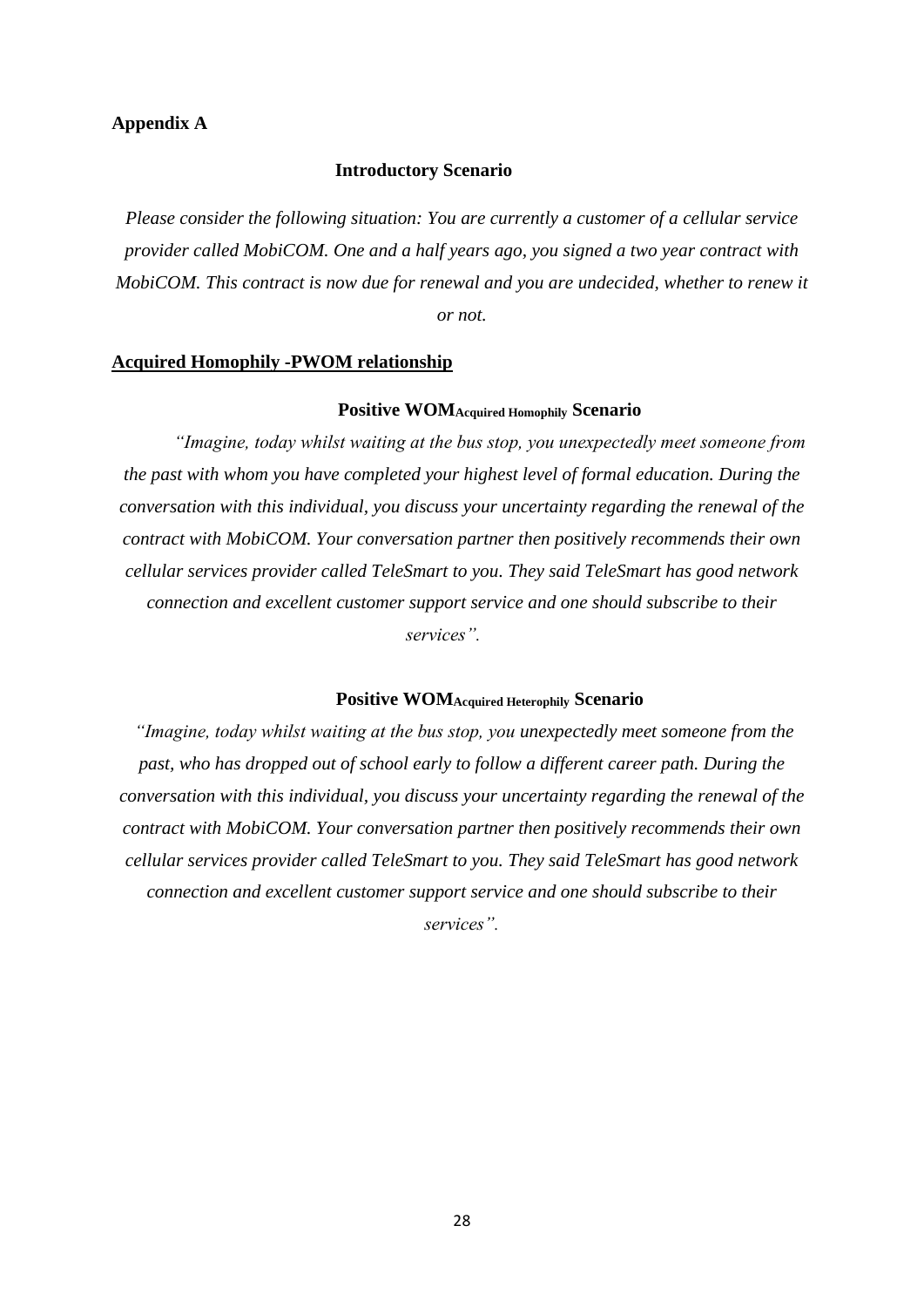#### **Acquired Homophily -NWOM relationship**

#### **Negative WOMAcquired Homophily Scenario**

*"Imagine, today whilst waiting at the bus stop, you unexpectedly meet someone from the past with whom you have completed your highest level of formal education. During the conversation with this individual, you discuss your uncertainty regarding the renewal of the contract with MobiCOM. Your conversation partner then warns you against subscribing to their own cellular services provider called TeleSmart. They said TeleSmart has poor network connection and terrible customer support service and one should avoid their services".*

#### **Negative WOMAcquired Heterophily Scenario**

*"Imagine, today whilst waiting at the bus stop, you unexpectedly meet someone from the past, who has dropped out of school early to follow a different career path.During the conversation with this individual, you discuss your uncertainty regarding the renewal of the contract with MobiCOM. Your conversation partner then warns you against subscribing to their own cellular services provider called TeleSmart. They said TeleSmart has poor network connection and terrible customer support service and one should avoid their services".*

#### **Ascribed Homophily -PWOM relationship**

## **Positive WOMAscribed Homophily Scenario**

*"Imagine, today whilst waiting at the bus stop, you unexpectedly meet someone from the past with whom you share the same ethnic background. During the conversation with this individual, you discuss your uncertainty regarding the renewal of the contract with MobiCOM. Your conversation partner then positively recommends their own cellular services provider called TeleSmart to you. They said TeleSmart has good network connection and excellent customer support service and one should subscribe to their services".*

#### **Positive WOMAscribed Heterophily Scenario**

*"Imagine, today whilst waiting at the bus stop, you unexpectedly meet someone from the past, who has a different ethnic background than you. During the conversation with this individual, you discuss your uncertainty regarding the renewal of the contract with MobiCOM. Your conversation partner then positively recommends their own cellular services provider called TeleSmart to you. They said TeleSmart has good network connection and excellent customer support service and one should subscribe to their services".*